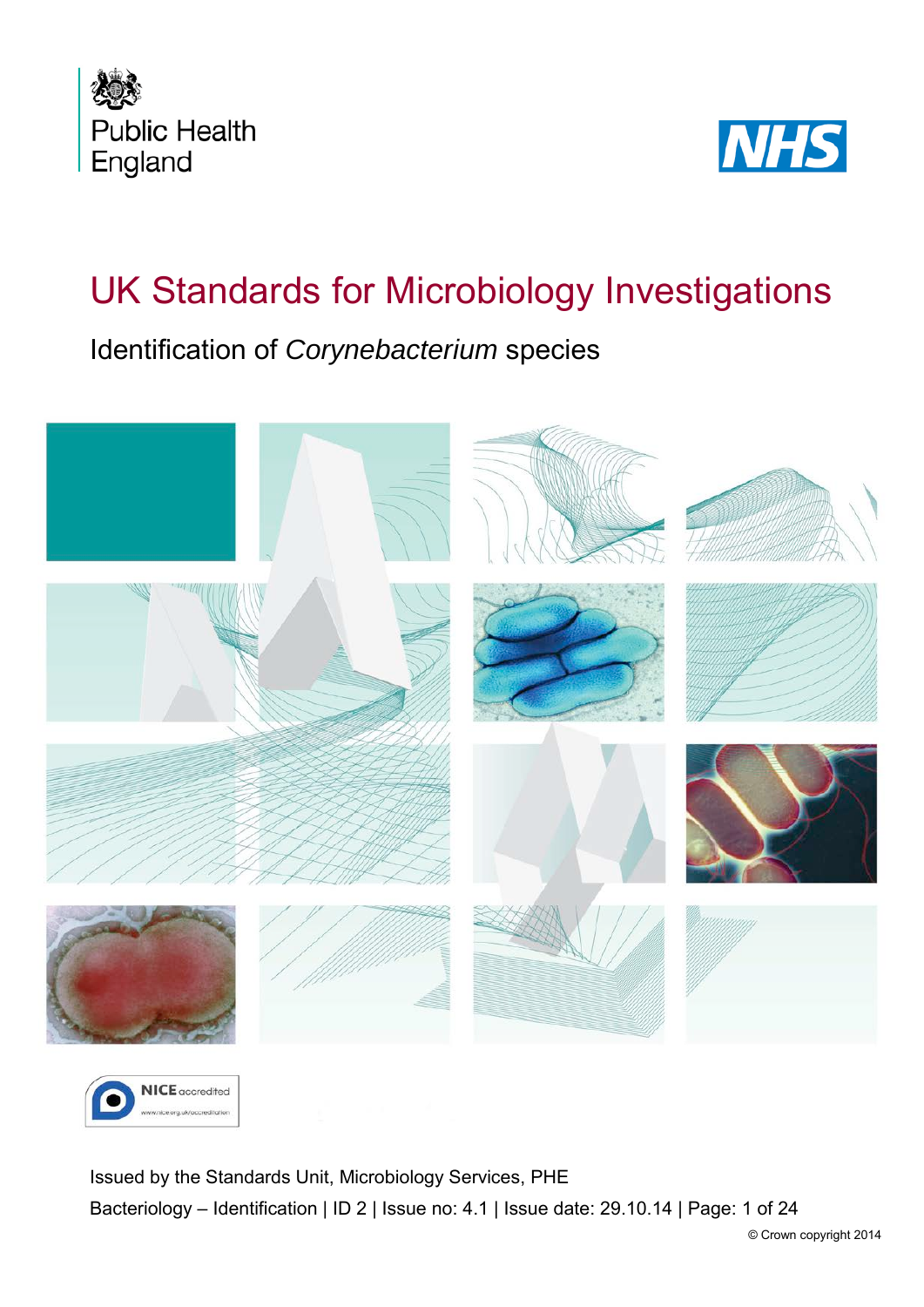# **Acknowledgments**

UK Standards for Microbiology Investigations (SMIs) are developed under the auspices of Public Health England (PHE) working in partnership with the National Health Service (NHS), Public Health Wales and with the professional organisations whose logos are displayed below and listed on the website [https://www.gov.uk/uk](https://www.gov.uk/uk-standards-for-microbiology-investigations-smi-quality-and-consistency-in-clinical-laboratories)[standards-for-microbiology-investigations-smi-quality-and-consistency-in-clinical](https://www.gov.uk/uk-standards-for-microbiology-investigations-smi-quality-and-consistency-in-clinical-laboratories)[laboratories.](https://www.gov.uk/uk-standards-for-microbiology-investigations-smi-quality-and-consistency-in-clinical-laboratories) SMIs are developed, reviewed and revised by various working groups which are overseen by a steering committee (see [https://www.gov.uk/government/groups/standards-for-microbiology-investigations](https://www.gov.uk/government/groups/standards-for-microbiology-investigations-steering-committee)[steering-committee\)](https://www.gov.uk/government/groups/standards-for-microbiology-investigations-steering-committee).

The contributions of many individuals in clinical, specialist and reference laboratories who have provided information and comments during the development of this document are acknowledged. We are grateful to the Medical Editors for editing the medical content.

For further information please contact us at:

Standards Unit Microbiology Services Public Health England 61 Colindale Avenue London NW9 5EQ

E-mail: [standards@phe.gov.uk](mailto:standards@phe.gov.uk)

Website: [https://www.gov.uk/uk-standards-for-microbiology-investigations-smi-quality](https://www.gov.uk/uk-standards-for-microbiology-investigations-smi-quality-and-consistency-in-clinical-laboratories)[and-consistency-in-clinical-laboratories](https://www.gov.uk/uk-standards-for-microbiology-investigations-smi-quality-and-consistency-in-clinical-laboratories)

UK Standards for Microbiology Investigations are produced in association with:



Logos correct at time of publishing.

Bacteriology – Identification | ID 2 | Issue no: 4.1 | Issue date: 29.10.14 | Page: 2 of 24 UK Standards for Microbiology Investigations | Issued by the Standards Unit, Public Health England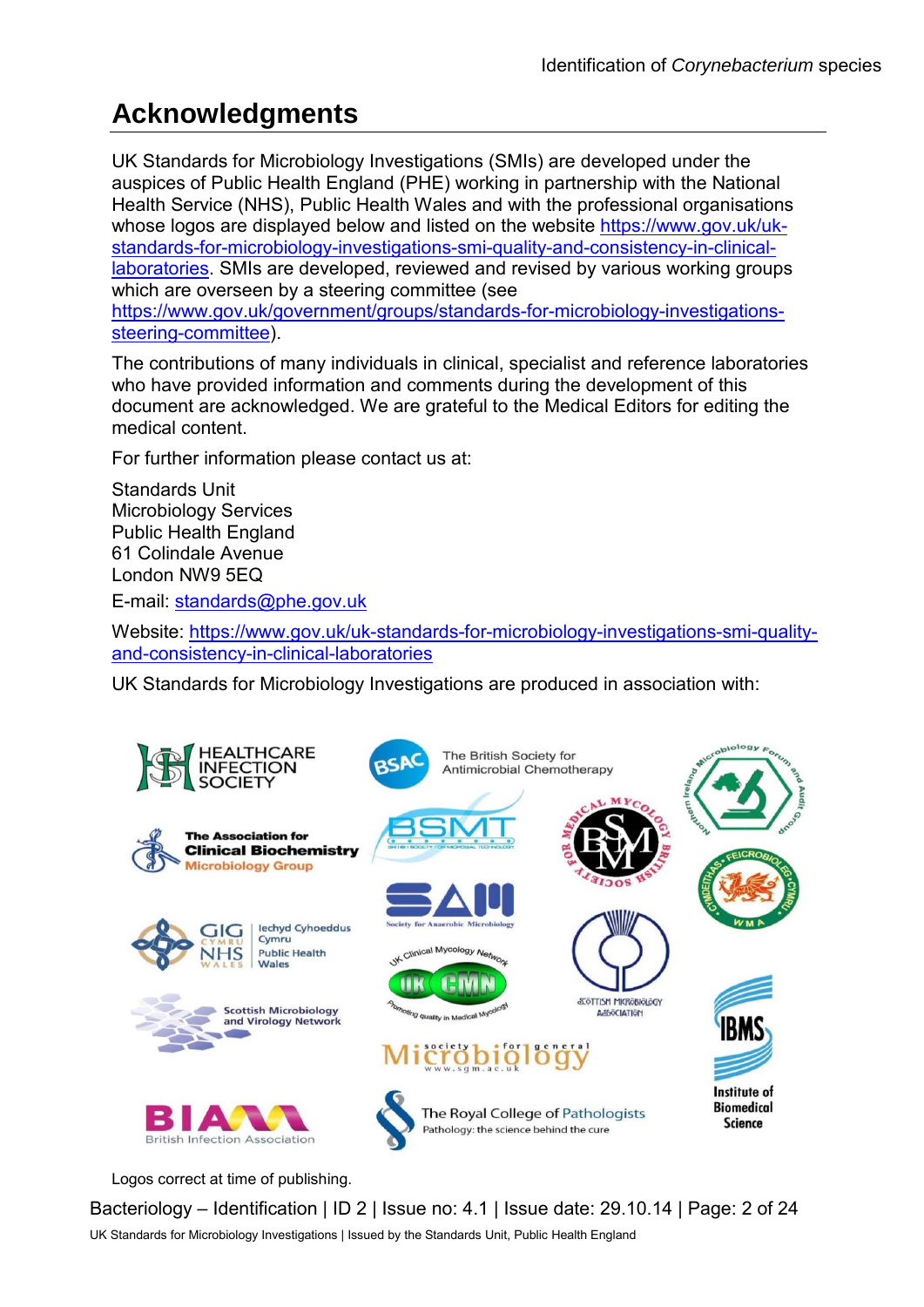# **Contents**

| UK STANDARDS FOR MICROBIOLOGY INVESTIGATIONS: SCOPE AND PURPOSE 6 |                                                   |  |  |  |
|-------------------------------------------------------------------|---------------------------------------------------|--|--|--|
|                                                                   |                                                   |  |  |  |
|                                                                   |                                                   |  |  |  |
|                                                                   |                                                   |  |  |  |
| $\mathbf 1$                                                       |                                                   |  |  |  |
| $\mathbf{2}$                                                      |                                                   |  |  |  |
| 3                                                                 |                                                   |  |  |  |
| 4                                                                 |                                                   |  |  |  |
| 5                                                                 |                                                   |  |  |  |
| 6                                                                 |                                                   |  |  |  |
| $\overline{7}$                                                    | NOTIFICATION TO PHE OR EQUIVALENT IN THE DEVOLVED |  |  |  |
|                                                                   |                                                   |  |  |  |



NICE has accredited the process used by Public Health England to produce Standards<br>for Microbiology Investigations. Accreditation is valid for 5 years from July 2011. More<br>information on accreditation can be viewed at www.

For full details on our accreditation visit: www.nice.org.uk/accreditation.

Bacteriology - Identification | ID 2 | Issue no: 4.1 | Issue date: 29.10.14 | Page: 3 of 24 UK Standards for Microbiology Investigations | Issued by the Standards Unit, Public Health England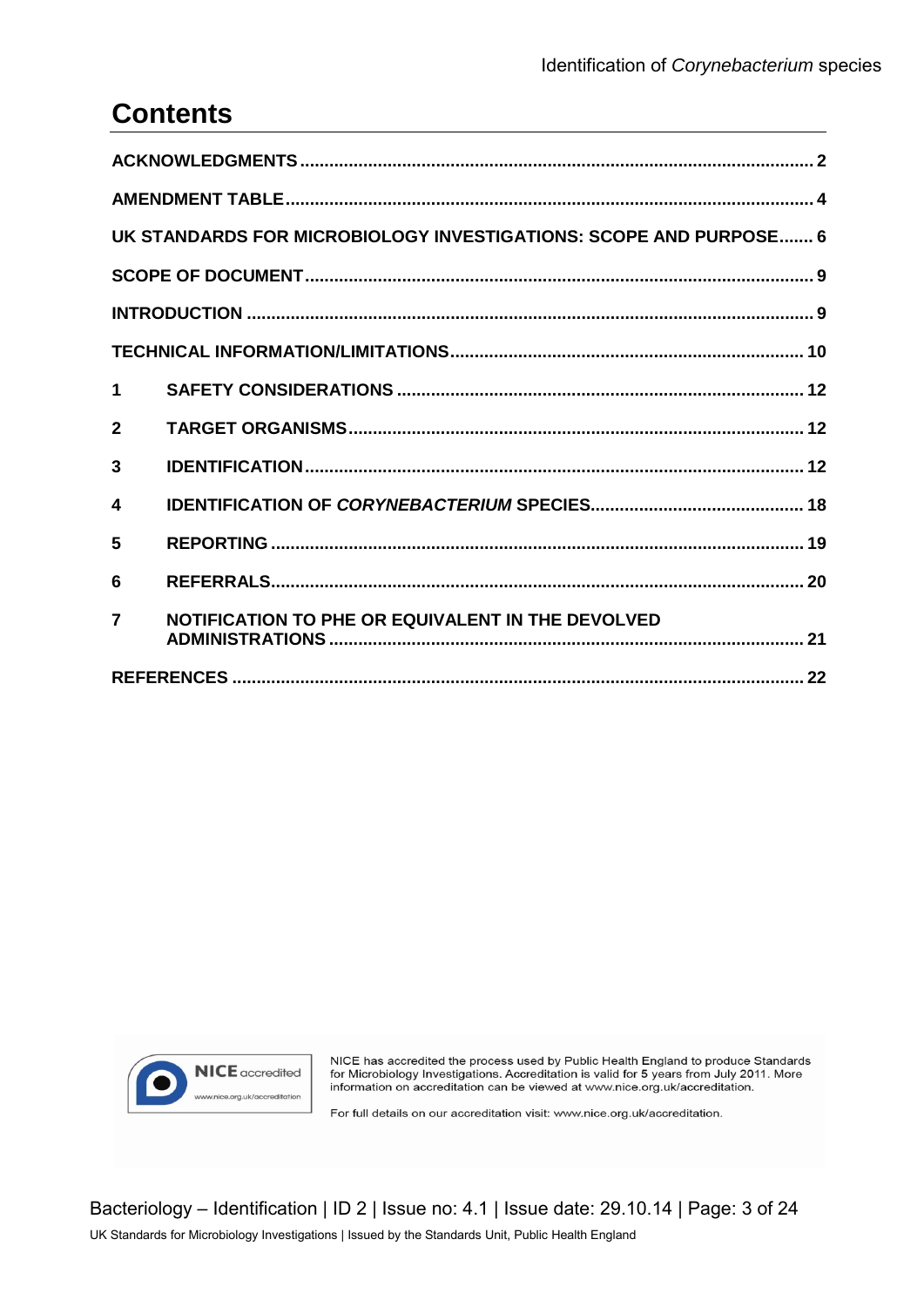# **Amendment Table**

Each SMI method has an individual record of amendments. The current amendments are listed on this page. The amendment history is available from [standards@phe.gov.uk.](mailto:standards@phe.gov.uk)

New or revised documents should be controlled within the laboratory in accordance with the local quality management system.

| Amendment No/Date.   | 7/29.10.14                                                                        |  |  |  |
|----------------------|-----------------------------------------------------------------------------------|--|--|--|
| Issue no. discarded. | 4                                                                                 |  |  |  |
| Insert Issue no.     | 4.1                                                                               |  |  |  |
| Section(s) involved  | <b>Amendment</b>                                                                  |  |  |  |
| Whole document.      | Hyperlinks updated to gov.uk.                                                     |  |  |  |
| Page 2.              | Updated logos added.                                                              |  |  |  |
| Identification.      | Updates have been done on 3.4 and 3.5 to reflect<br>standards in practice.        |  |  |  |
|                      | Subsection 3.5 has been updated to include the<br>Rapid Molecular Typing Methods. |  |  |  |

| Amendment No/Date.                           | 6/18.06.14                                                                                                                                              |  |  |  |
|----------------------------------------------|---------------------------------------------------------------------------------------------------------------------------------------------------------|--|--|--|
| Issue no. discarded.                         | 3.2                                                                                                                                                     |  |  |  |
| Insert Issue no.                             | $\overline{4}$                                                                                                                                          |  |  |  |
| Section(s) involved                          | <b>Amendment</b>                                                                                                                                        |  |  |  |
| Scope of document.                           | The title of SMI document ID 3 referred to in the<br>text has been updated.                                                                             |  |  |  |
|                                              | Taxonomy updated.                                                                                                                                       |  |  |  |
| Introduction.                                | More information has been added to the<br>Characteristics section. Removal of two sentences<br>on PCR from this section.                                |  |  |  |
|                                              | Section on Principles of Identification has been<br>updated to reflect the four preliminary tests used in<br>identification of Corynebacterium species. |  |  |  |
| <b>Technical</b><br>Information/Limitations. | Updated to include information regarding use of<br>sheep blood agar media and variability of the<br>nitrate test.                                       |  |  |  |
| Safety considerations.                       | This section has been updated to include the<br>laboratory - acquired infections as well as                                                             |  |  |  |

Bacteriology – Identification | ID 2 | Issue no: 4.1 | Issue date: 29.10.14 | Page: 4 of 24 UK Standards for Microbiology Investigations | Issued by the Standards Unit, Public Health England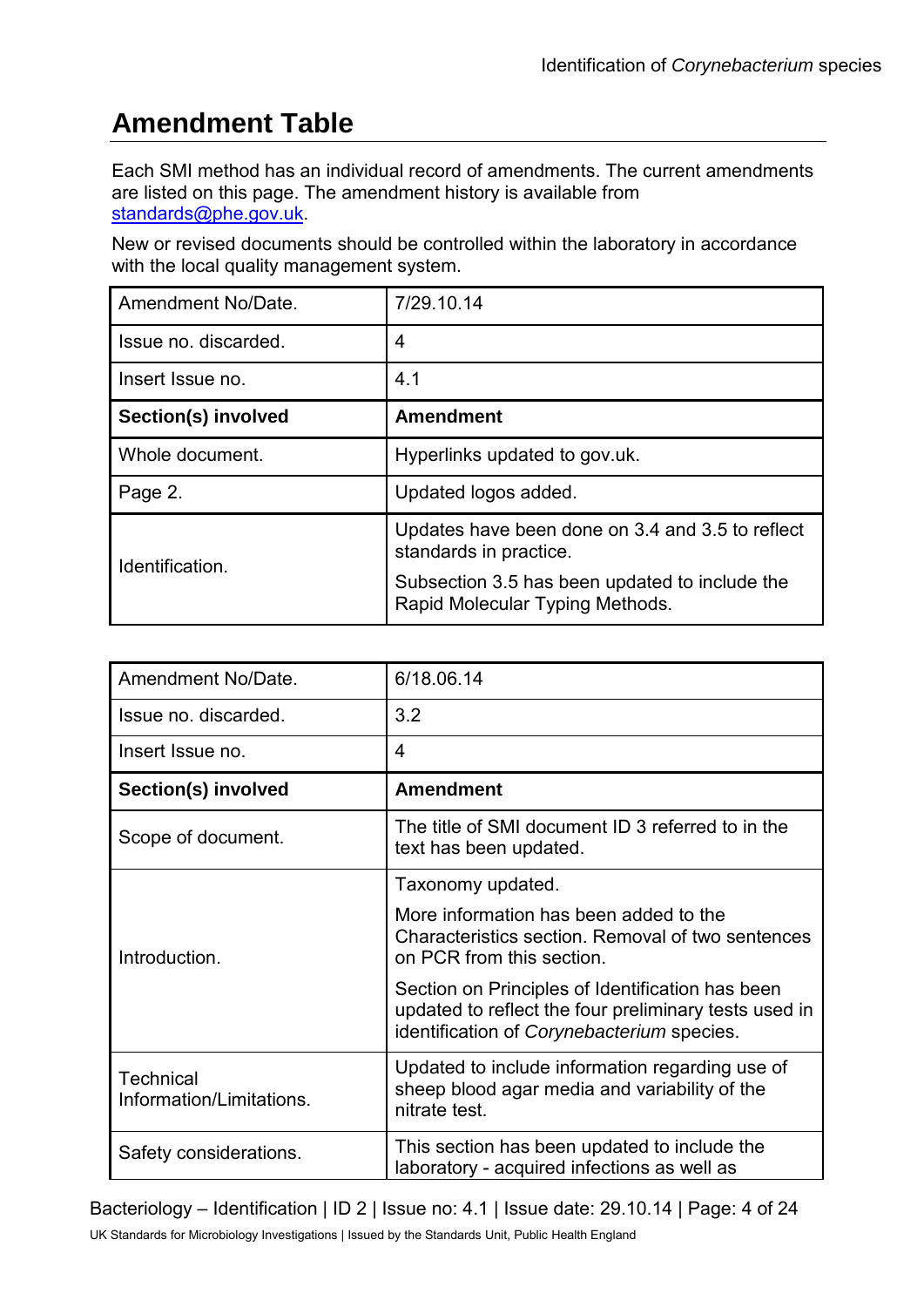|                                  | guidelines laid out by the DH Green book.                                                                                    |  |  |  |
|----------------------------------|------------------------------------------------------------------------------------------------------------------------------|--|--|--|
|                                  | Updates have been done on 3.3, 3.4 and 3.6 to<br>reflect standards in practice.                                              |  |  |  |
|                                  | The table has also been updated with references<br>and two more columns to include the catalase and<br>pyrazinamidase tests. |  |  |  |
|                                  | The footnote in the table has also been updated.                                                                             |  |  |  |
|                                  | TP 36 Urease Test has been hyperlinked.                                                                                      |  |  |  |
| Identification.                  | Variable test results for nitrate test in C.<br>pseudotuberculosis have also been<br>mentioned.                              |  |  |  |
|                                  | Referral of isolate to the Reference<br>Laboratory has been updated.                                                         |  |  |  |
|                                  | References used for the table are listed in<br>the footnote.                                                                 |  |  |  |
|                                  | Subsection 3.5 has been updated to include the<br>Rapid Molecular Methods.                                                   |  |  |  |
| <b>Identification Flowchart.</b> | Addition of flowchart for identification of<br>Corynebacterium species has been developed for<br>guidance.                   |  |  |  |
|                                  | Subsections 5.1, 5.2, 5.4, 5.5 and 5.6 have been<br>updated to reflect reporting practice.                                   |  |  |  |
| Reporting.                       | The webpage link in section 5.4 and 5.5 has been<br>removed as it is not accessible.                                         |  |  |  |
| Referral.                        | The address of the Reference Laboratory has<br>been updated.                                                                 |  |  |  |
| Whole document.                  | Document presented in a new format.                                                                                          |  |  |  |
| References.                      | Some references updated.                                                                                                     |  |  |  |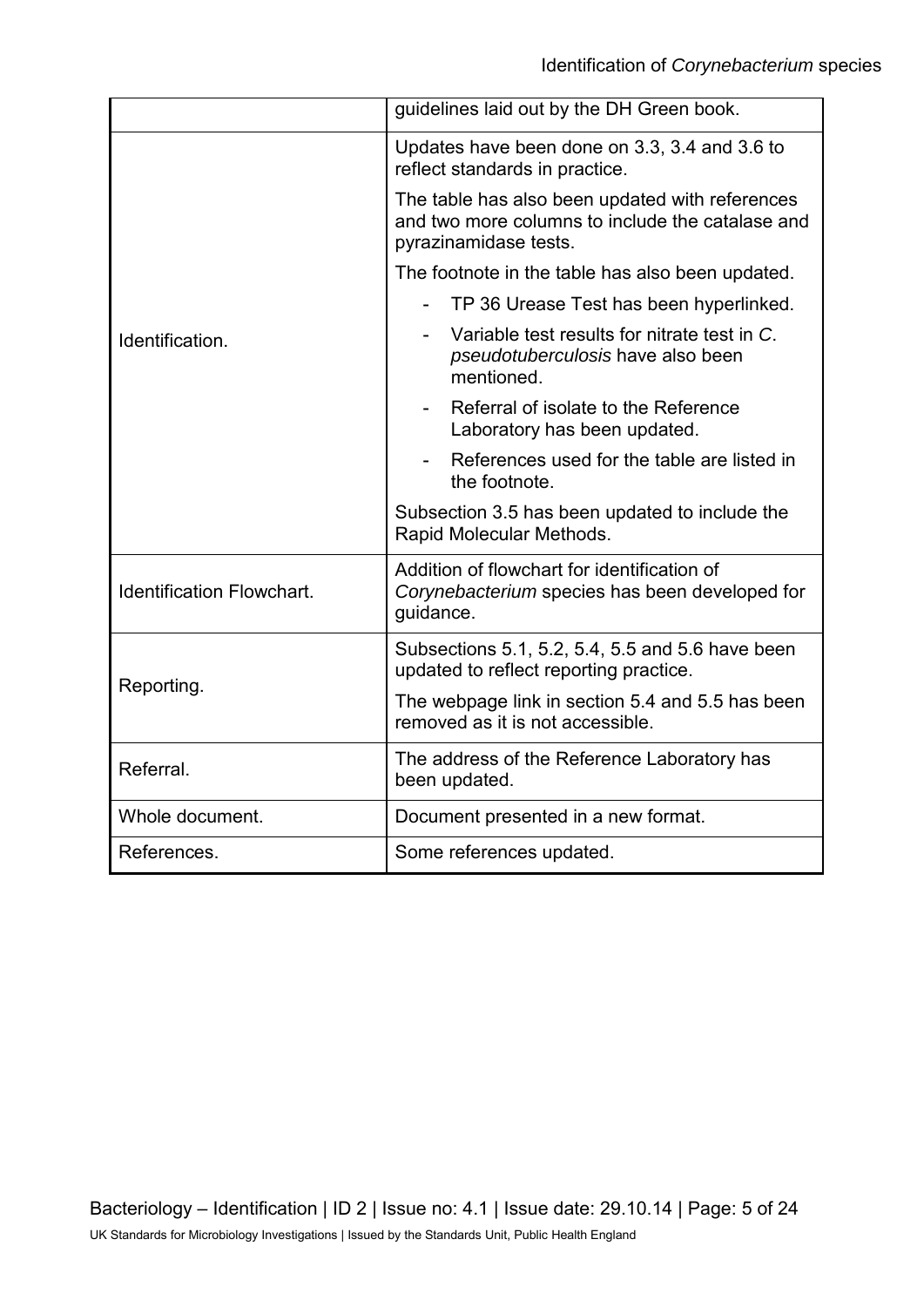# UK Standards for Microbiology Investigations<sup>[#](#page-0-0)</sup>: **Scope and Purpose**

#### **Users of SMIs**

- SMIs are primarily intended as a general resource for practising professionals operating in the field of laboratory medicine and infection specialties in the UK.
- SMIs provide clinicians with information about the available test repertoire and the standard of laboratory services they should expect for the investigation of infection in their patients, as well as providing information that aids the electronic ordering of appropriate tests.
- SMIs provide commissioners of healthcare services with the appropriateness and standard of microbiology investigations they should be seeking as part of the clinical and public health care package for their population.

#### **Background to SMIs**

SMIs comprise a collection of recommended algorithms and procedures covering all stages of the investigative process in microbiology from the pre-analytical (clinical syndrome) stage to the analytical (laboratory testing) and post analytical (result interpretation and reporting) stages.

Syndromic algorithms are supported by more detailed documents containing advice on the investigation of specific diseases and infections. Guidance notes cover the clinical background, differential diagnosis, and appropriate investigation of particular clinical conditions. Quality guidance notes describe laboratory processes which underpin quality, for example assay validation.

Standardisation of the diagnostic process through the application of SMIs helps to assure the equivalence of investigation strategies in different laboratories across the UK and is essential for public health surveillance, research and development activities.

#### **Equal Partnership Working**

 $\overline{a}$ 

SMIs are developed in equal partnership with PHE, NHS, Royal College of Pathologists and professional societies.

The list of participating societies may be found at [https://www.gov.uk/uk-standards-for](https://www.gov.uk/uk-standards-for-microbiology-investigations-smi-quality-and-consistency-in-clinical-laboratories)[microbiology-investigations-smi-quality-and-consistency-in-clinical-laboratories.](https://www.gov.uk/uk-standards-for-microbiology-investigations-smi-quality-and-consistency-in-clinical-laboratories) Inclusion of a logo in an SMI indicates participation of the society in equal partnership and support for the objectives and process of preparing SMIs. Nominees of professional societies are members of the Steering Committee and Working Groups which develop SMIs. The views of nominees cannot be rigorously representative of the members of their nominating organisations nor the corporate views of their organisations. Nominees act as a conduit for two way reporting and dialogue. Representative views are sought through the consultation process.

SMIs are developed, reviewed and updated through a wide consultation process.

<sup>#</sup> Microbiology is used as a generic term to include the two GMC-recognised specialties of Medical Microbiology (which includes Bacteriology, Mycology and Parasitology) and Medical Virology.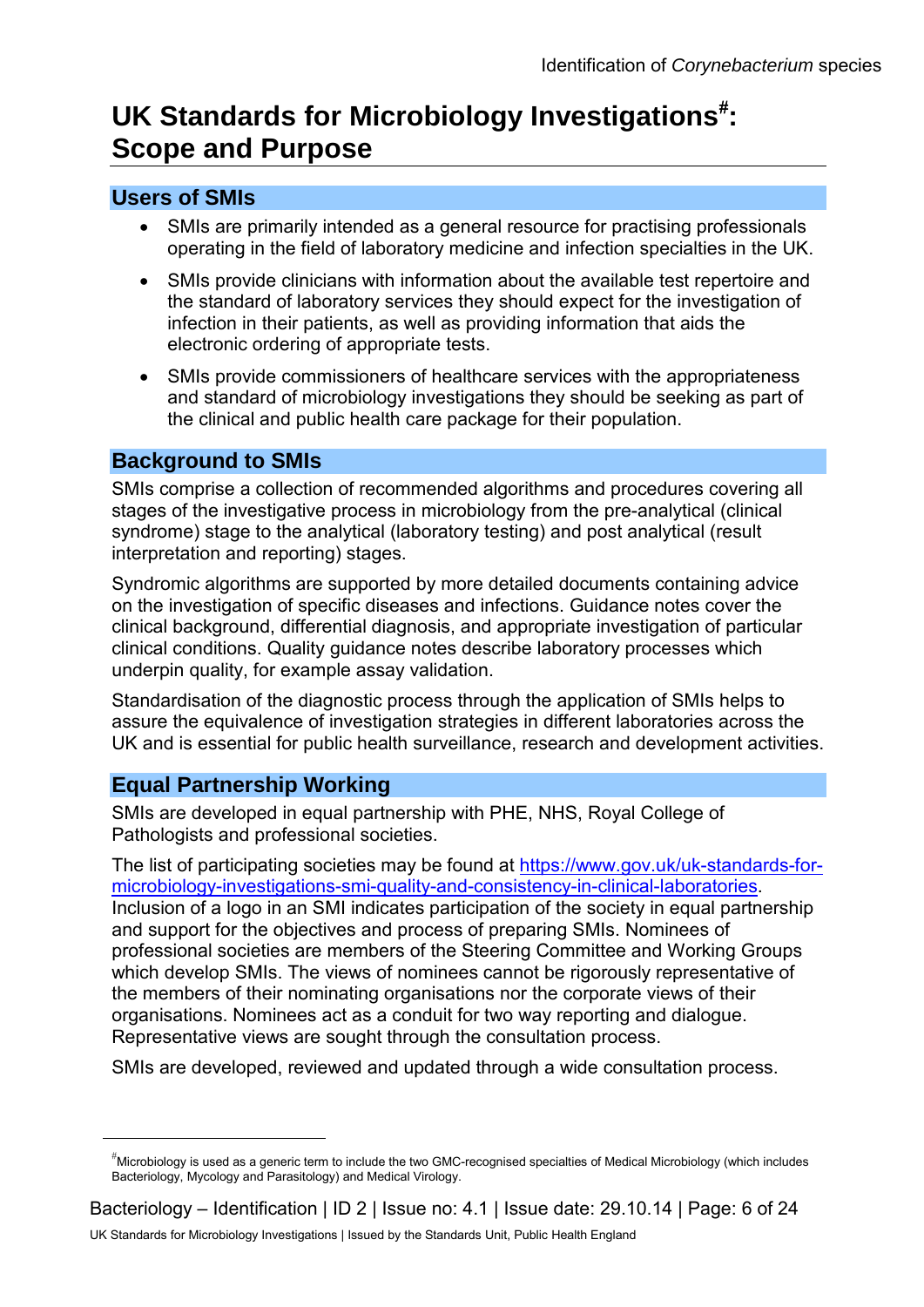#### **Quality Assurance**

NICE has accredited the process used by the SMI Working Groups to produce SMIs. The accreditation is applicable to all guidance produced since October 2009. The process for the development of SMIs is certified to ISO 9001:2008.

SMIs represent a good standard of practice to which all clinical and public health microbiology laboratories in the UK are expected to work. SMIs are NICE accredited and represent neither minimum standards of practice nor the highest level of complex laboratory investigation possible. In using SMIs, laboratories should take account of local requirements and undertake additional investigations where appropriate. SMIs help laboratories to meet accreditation requirements by promoting high quality practices which are auditable. SMIs also provide a reference point for method development.

The performance of SMIs depends on competent staff and appropriate quality reagents and equipment. Laboratories should ensure that all commercial and in-house tests have been validated and shown to be fit for purpose. Laboratories should participate in external quality assessment schemes and undertake relevant internal quality control procedures.

#### **Patient and Public Involvement**

The SMI Working Groups are committed to patient and public involvement in the development of SMIs. By involving the public, health professionals, scientists and voluntary organisations the resulting SMI will be robust and meet the needs of the user. An opportunity is given to members of the public to contribute to consultations through our open access website.

#### **Information Governance and Equality**

PHE is a Caldicott compliant organisation. It seeks to take every possible precaution to prevent unauthorised disclosure of patient details and to ensure that patient-related records are kept under secure conditions.

The development of SMIs are subject to PHE Equality objectives [https://www.gov.uk/government/organisations/public-health-england/about/equality](https://www.gov.uk/government/organisations/public-health-england/about/equality-and-diversity)[and-diversity.](https://www.gov.uk/government/organisations/public-health-england/about/equality-and-diversity) The SMI Working Groups are committed to achieving the equality objectives by effective consultation with members of the public, partners, stakeholders and specialist interest groups.

#### **Legal Statement**

Whilst every care has been taken in the preparation of SMIs, PHE and any supporting organisation, shall, to the greatest extent possible under any applicable law, exclude liability for all losses, costs, claims, damages or expenses arising out of or connected with the use of an SMI or any information contained therein. If alterations are made to an SMI, it must be made clear where and by whom such changes have been made.

The evidence base and microbial taxonomy for the SMI is as complete as possible at the time of issue. Any omissions and new material will be considered at the next review. These standards can only be superseded by revisions of the standard, legislative action, or by NICE accredited guidance.

SMIs are Crown copyright which should be acknowledged where appropriate.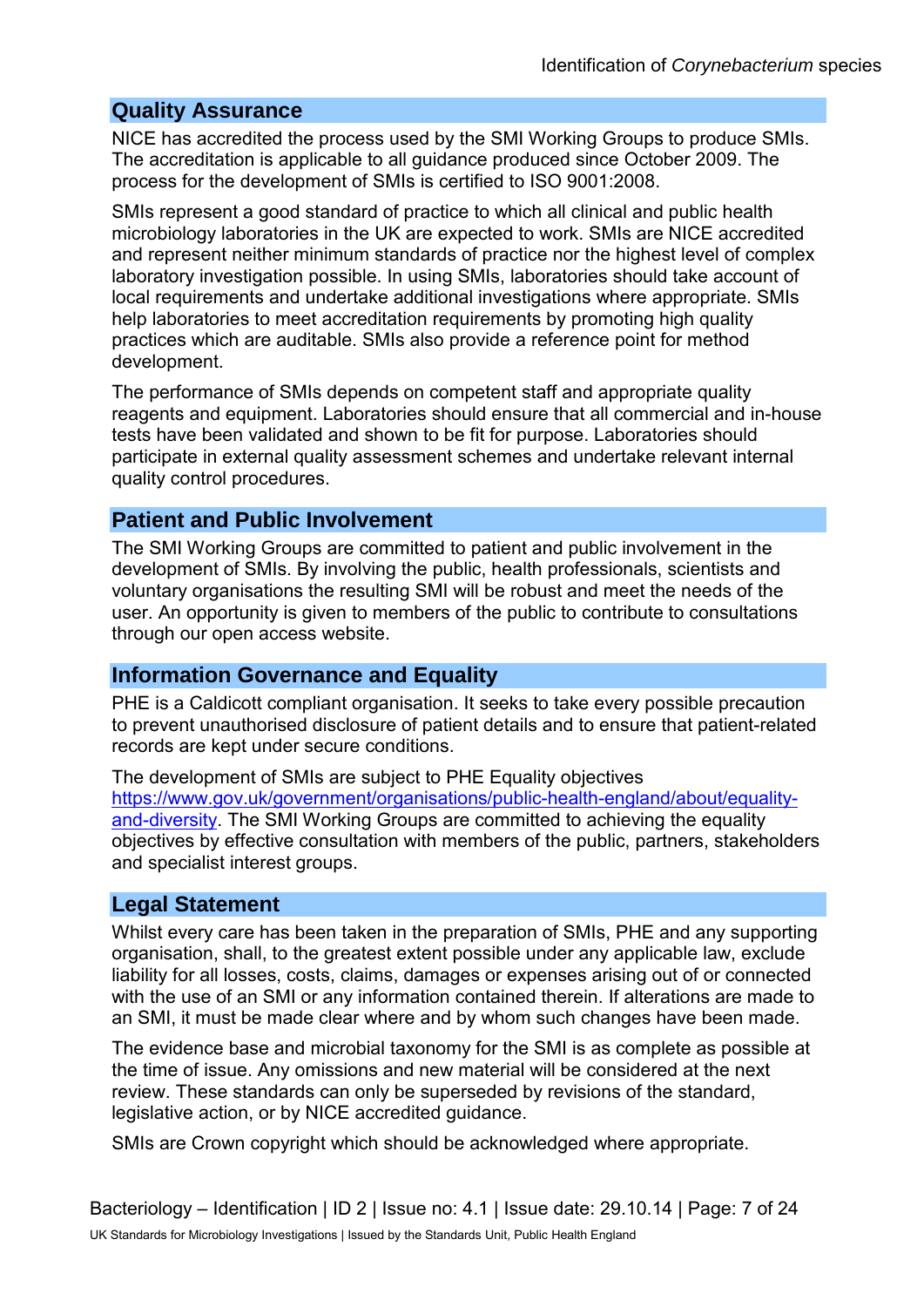#### **Suggested Citation for this Document**

Public Health England. (2014). Identification of *Corynebacterium* species. UK Standards for Microbiology Investigations. ID 2 Issue 4.1. [https://www.gov.uk/uk](https://www.gov.uk/uk-standards-for-microbiology-investigations-smi-quality-and-consistency-in-clinical-laboratories)[standards-for-microbiology-investigations-smi-quality-and-consistency-in-clinical](https://www.gov.uk/uk-standards-for-microbiology-investigations-smi-quality-and-consistency-in-clinical-laboratories)**[laboratories](https://www.gov.uk/uk-standards-for-microbiology-investigations-smi-quality-and-consistency-in-clinical-laboratories)**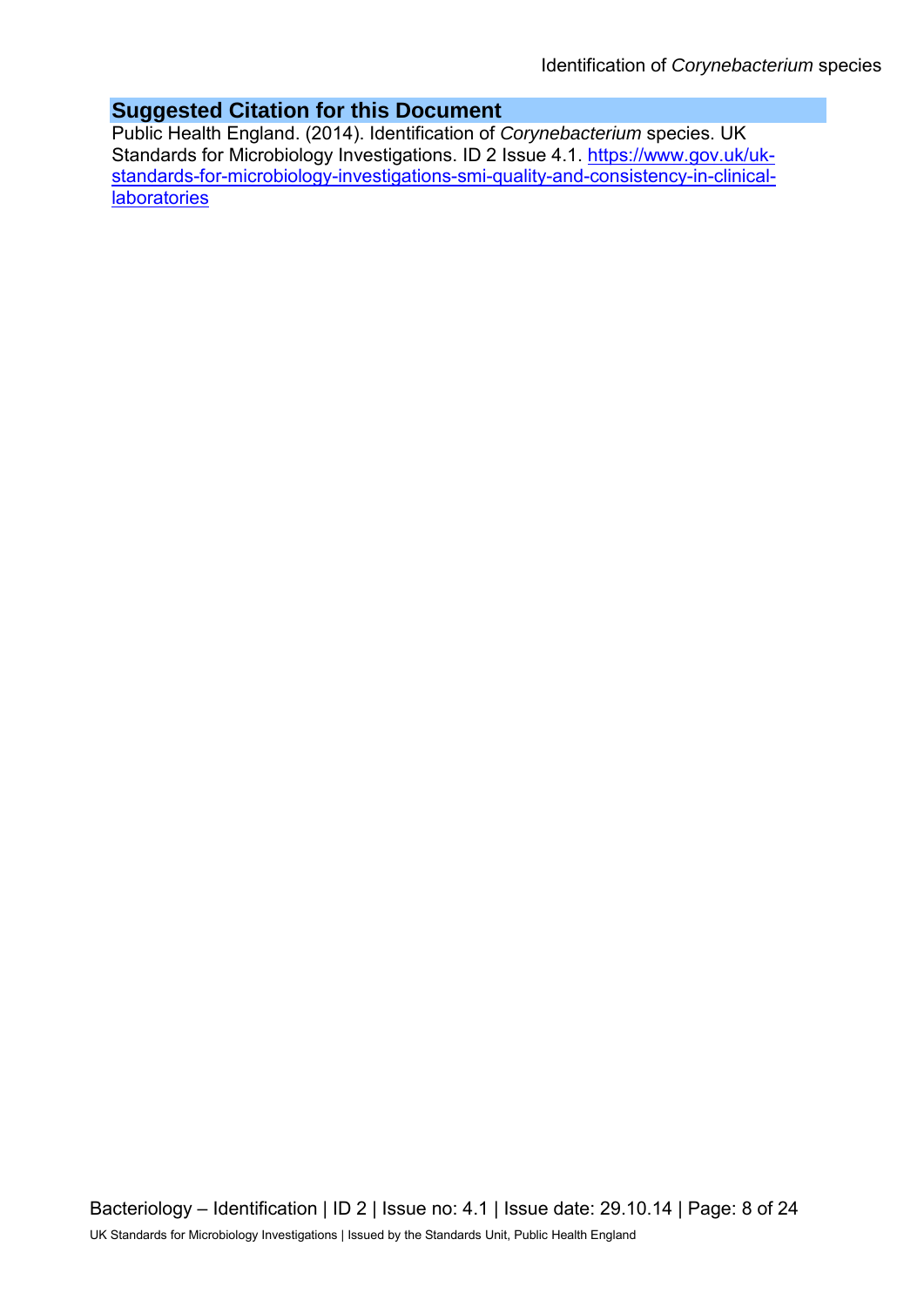# **Scope of Document**

This SMI describes the identification to species level of *Corynebacterium diphtheriae, Corynebacterium ulcerans* and *Corynebacterium pseudotuberculosis* isolated from throat, skin and other sites. These organisms may be isolated from suspected cases of classical diphtheria, cutaneous diphtheria and very rarely from other clinical infections such as pharyngitis or chronic skin infections. The importance of toxin production by this species in the pathogenesis of disease is emphasised.

The document also describes the identification of non-toxigenic species, *Corynebacterium jeikeium, Corynebacterium striatum* and other clinically significant species. *Arcanobacterium haemolyticum,* formerly known as *Corynebacterium haemolyticum* is covered in [ID 3 - Identification of](https://www.gov.uk/government/collections/standards-for-microbiology-investigations-smi#identification) *Listeria* species and other Non-[Sporing Gram Positive Rods](https://www.gov.uk/government/collections/standards-for-microbiology-investigations-smi#identification) (except *Corynebacterium*).

This SMI covers four tests for the preliminary identification of pathogenic *Corynebacterium* species and recommends that the organisms be sent to the Reference Laboratory for confirmation of identification and toxin testing if required.

This SMI should be used in conjunction with other SMIs.

# **Introduction**

### **Taxonomy1,2**

There are currently 112 species and 11 subspecies in this genus<sup>3</sup>. All *Corynebacterium* species that have genetic and chemotaxonomic features inconsistent with those currently attributed to this genus have been reassigned to other genera. Conversely, relevant taxa assigned to other genera and those with Corynebacterium-like features, have been added to the genus<sup>4</sup>. Of these, 55 species are occasional or extremely rare causes of infection in humans or are transmitted to humans by zoonotic contact, with the remaining species having been recovered solely from animals or birds, the environment, water, foodstuffs or synthetic materials.

The potentially toxigenic corynebacteria comprise *C. diphtheriae, C. pseudotuberculosis* and C*. ulcerans. C. diphtheriae* consists of four biovars: *gravis, mitis, intermedius* and *belfanti.*

### **Characteristics**

*Corynebacterium* species are Gram positive non-motile rods, often with clubbed ends, occurring singly or in pairs. Some cells may stain unevenly giving a beaded appearance. Their size is between 2-6µm in length and 0.5µm in diameter. They group together in a characteristic way, which has been described as the form of a "V", "palisades", or "Chinese letters". Metachromatic granules are usually present representing stored phosphate regions. They are aerobic or facultatively anaerobic and exhibit a fermentative metabolism (carbohydrates to lactic acid) under certain conditions. They are fastidious organisms, growing slowly even on enriched medium. Agar containing blood and potassium tellurite, such as Hoyle's tellurite medium, serves as a selective and differential medium. On blood agar, they form small greyish colonies with a granular appearance, mostly translucent, but with opaque centres, convex, with continuous borders. Their optimum growth temperature is 37°C.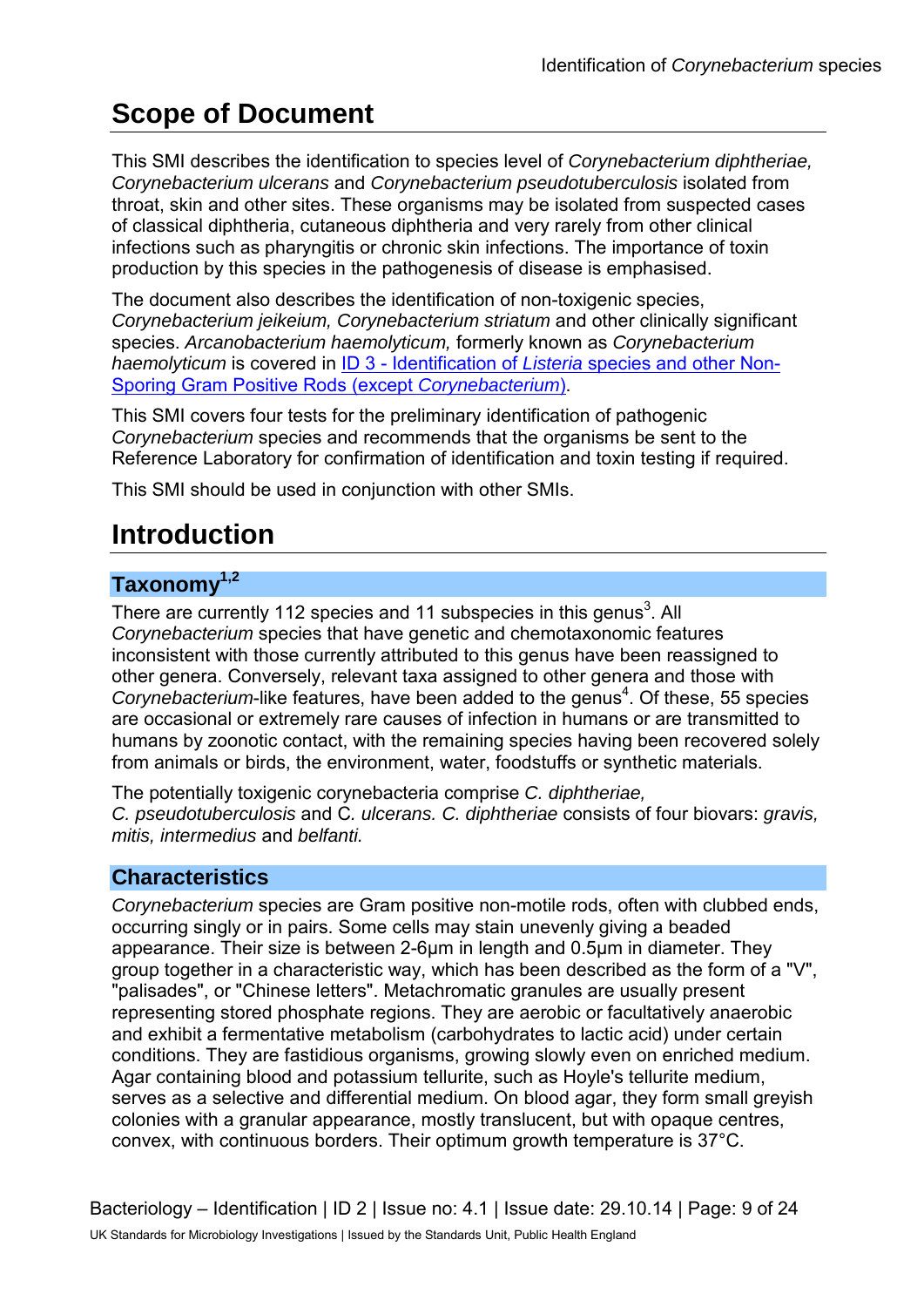*C. diphtheriae* grows as pinpoint grey/black colonies on Hoyle's tellurite agar in 16- 18hr and produces characteristic colonies after 48hr. Isolates of potentially toxigenic *Corynebacterium* species will also grow on blood agar. Colonial morphology varies among the species. *C. ulcerans* and *C. pseudotuberculosis* colonies may be slightly β-haemolytic on blood agar.

*C. diphtheriae, C. ulcerans* and *C. pseudotuberculosis* are facultatively anaerobic, non-sporing, non-capsulated and non-acid-fast. These organisms are non-motile and catalase positive.

*C. ulcerans* and *C. pseudotuberculosis* are both urease positive which may be used to distinguish them presumptively from *C. diphtheriae*.

Strains of these species can all harbour the phage borne diphtheria *tox* gene, which is required for the production of toxin<sup>5</sup>. Toxigenic strains may cause diphtheria or diphtheria-like illness. Possible toxigenic strains of *Corynebacterium* species should be referred to the Reference Laboratory for detection of toxin production as soon as possible.

Non toxigenic strains of corynebacteria eg *C. ulcerans*, *C. jeikeium, C. striatum* and non-toxigenic *C. diphtheriae* are also known to cause infections in humans including pulmonary infection, leukaemia and endocarditis. Both *C. jeikeium* and *C. striatum* are non-haemolytic, urease negative and catalase positive<sup>6</sup>.

#### **Principles of Identification**

Isolates from primary culture are identified by colonial appearance, Gram stain, and four preliminary tests (this includes nitrate, urease, catalase and pyrazinamidase tests) which permit the presumptive identification of the potentially toxigenic *Corynebacterium* species within 4hr. Additional identification may be made using a commercial identification kit in conjunction with toxin testing. It is advisable that suspected toxigenic cultures are sent promptly to the Streptococcus and Diphtheria Reference Unit (SDRU) for confirmation of identification and toxigenicity testing.

Use of Albert's stain is not recommended in this SMI, as metachromatic granules are not specific to *C. diphtheriae* or any of the potentially toxigenic corynebacteria*.*

The interpretation of the clinical significance of *Corynebacterium* isolated from microbiological samples can be problematic. *Corynebacterium* isolated as a predominant organism from a specimen from a normally sterile site, wound, abscess or purulent sputum, from more than one blood culture set or present at  $\geq 10^4$  cfu/mL in a pure culture from urine should be considered for identification to species level. The clinical significance is strengthened when isolating *Corynebacterium* species from multiple samples or when they are seen in a Gram stained smear as the predominant organism or associated with a significant leucocyte response<sup>7</sup>.

# **Technical Information/Limitations**

#### *Corynebacterium pseudotuberculosis*

*C. pseudotuberculosis* can give a variable nitrate test result. This is because it consists of two biovars: biovar *equi* (from horses or cattle) that reduces nitrate and the biovar *ovis* (from sheep or goats) that fails to do so<sup>6</sup>.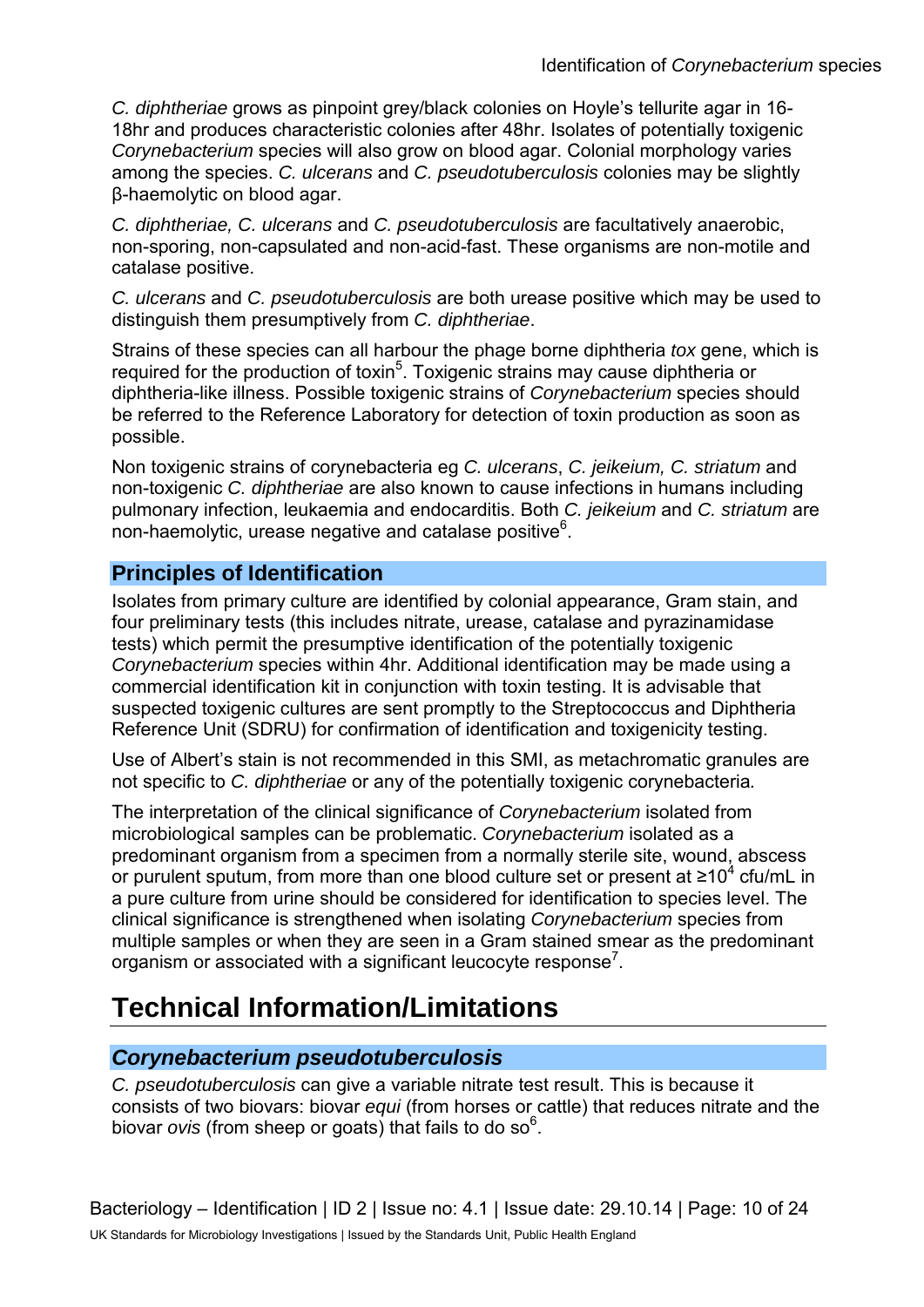### **Agar Media**

The classic colonial morphology apparently develops better on media containing sheep blood rather than horse in some *Corynebacterium* species. For example, the degree of haemolysis in *Arcanobacterium haemolyticum*, formerly known as *Corynebacterium haemolyticum* is far greater on sheep blood agar plate than most other corynebacteria<sup>8</sup>.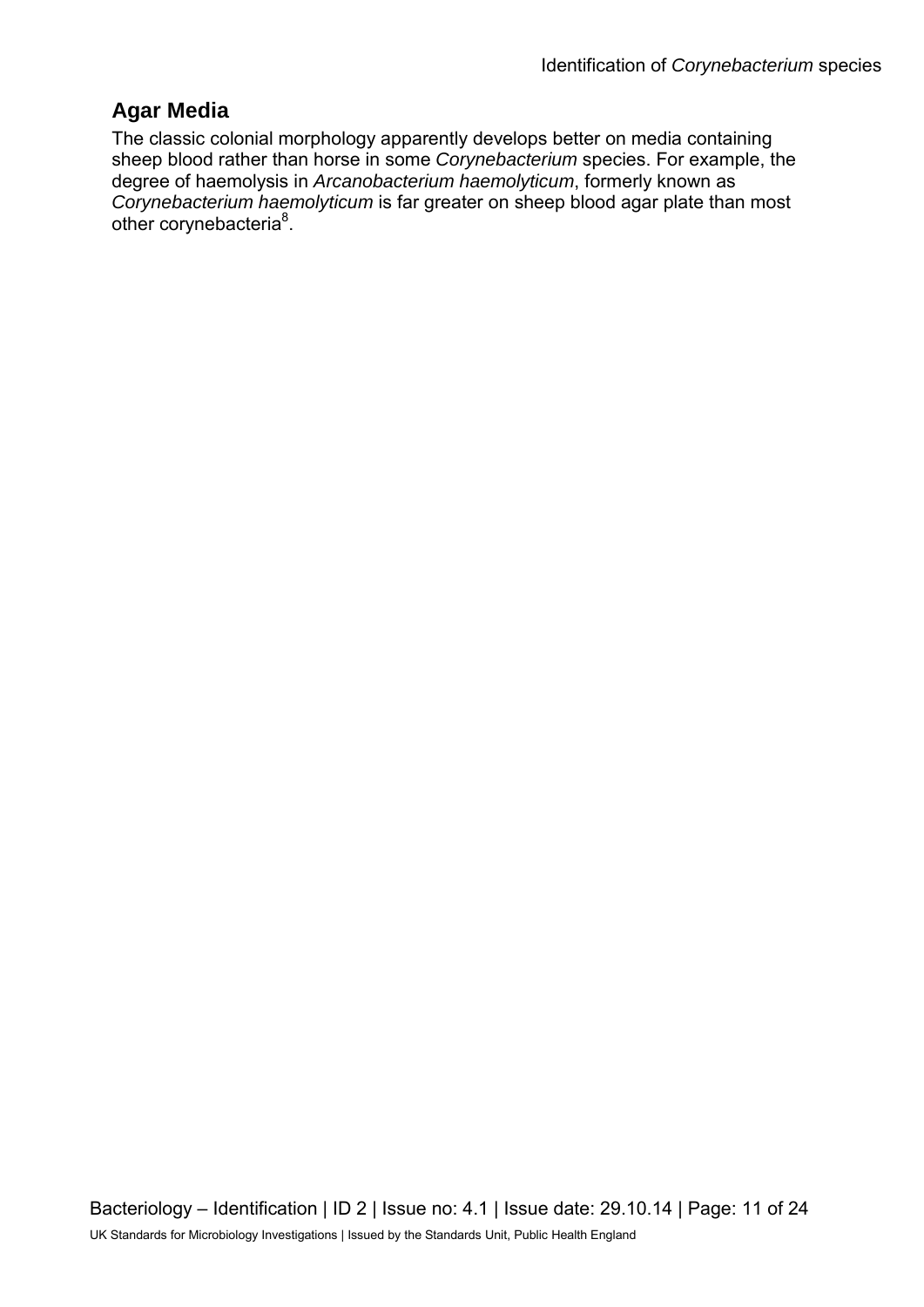# **1 Safety Considerations9-25**

*C. diphtheriae, C. ulcerans and C. pseudotubercolosis* are Hazard Group 2 organisms, and in some cases the nature of the work may dictate full Containment Level 3 conditions. All laboratories should handle specimens as if potentially high risk.

All suspected isolates of potentially toxigenic corynebacteria should always be handled in a microbiological safety cabinet. For the urease test, a urea slope is considered safer than a liquid medium.

*C. diphtheriae* and *C. ulcerans* cause severe and sometimes fatal diseases. Laboratory acquired infections have been reported<sup>26,27</sup>. The organism infects primarily by the respiratory route. Vaccination against diphtheria is available; guidance is given in the DH Green Book<sup>28</sup>. In addition, all staff that may be exposed to diphtheria in the course of their work should be protected by immunisation and exceptions to this recommendation are those who have had a booster within the last 10 years or have had an adverse reaction to immunisation $^{28,29}$ .

Diphtheria antitoxin for the treatment of clinical cases is distributed by PHE Immunisation Department and should be given without waiting for bacteriological confirmation.

Refer to current guidance on the safe handling of all Hazard Group 2 organisms documented in this SMI.

Laboratory procedures that give rise to infectious aerosols must be conducted in a microbiological safety cabinet $17$ .

The above guidance should be supplemented with local COSHH and risk assessments.

Compliance with postal and transport regulations is essential.

# **2 Target Organisms**

#### *Corynebacterium* **species which are potentially toxigenic<sup>1</sup>**

*Corynebacterium diphtheriae var belfanti, Corynebacterium diphtheriae var gravis, Corynebacterium diphtheriae var intermedius, Corynebacterium diphtheriae var mitis, Corynebacterium pseudotuberculosis, Corynebacterium ulcerans*

#### *Corynebacterium* **species which are non-toxigenic<sup>6</sup>**

*Corynebacterium diphtheriae, Corynebacterium pseudotuberculosis, Corynebacterium ulcerans, Corynebacterium jeikium, Corynebacterium striatum*

Other *Corynebacterium* species have been known to cause human infection<sup>2</sup>.

## **3 Identification**

### **3.1 Microscopic Appearance**

#### **Gram stain [\(TP 39 - Staining Procedures\)](https://www.gov.uk/government/collections/standards-for-microbiology-investigations-smi#test-procedures)**

Gram positive rods, pleomorphic, slightly curved with tapered or clubbed ends.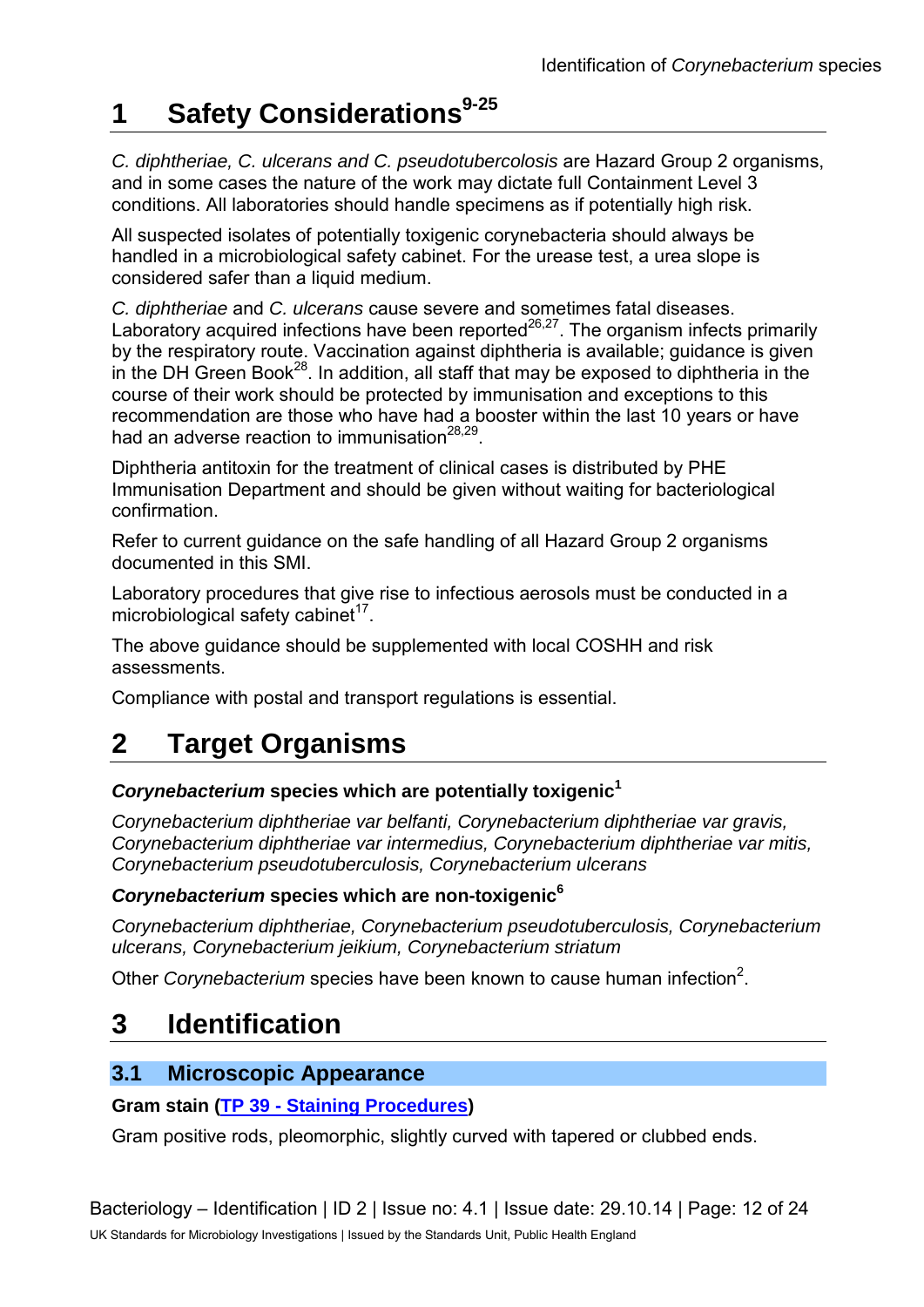Cells may occur singly or in pairs, often in a "V" formation (forming "Chinese letters"). Cells usually stain weakly and unevenly giving a beaded appearance.

#### **3.2 Primary Isolation Media**

Blood agar - skin swabs incubated in 5-10%  $CO<sub>2</sub>$  at 35-37°C for 40-48hr and throat swabs incubated anaerobically at 35-37°C for 16-24hr. β-haemolytic streptococci may also be present, particularly in throat swabs.

Hoyle's tellurite agar incubated in air at 35-37°C for 16-48hr.

#### **3.3 Colonial Appearance**

Appearance varies among species on blood agar plates. For more information, refer to the table in Section 3.4 Test Procedures below.

#### **3.4 Test Procedures**

#### **3.4.1 Biochemical tests**

Rapid (4hr) tests should be performed for urease, pyrazinamidase, catalase and nitrate reduction.

#### **Catalase test [\(TP 8 - Catalase Test\)](https://www.gov.uk/government/collections/standards-for-microbiology-investigations-smi#test-procedures)**

All potentially toxigenic corynebacteria are catalase positive and for non-toxigenic *Corynebacterium* species, the catalase test results are varied.

#### **Pyrazinamidase test**

All potentially toxigenic corynebacteria (*C. diphtheriae, C. ulcerans* and *C. pseudotuberculosis*) are pyrazinamidase negative while other corynebacteria are positive.

#### **Urease test [\(TP 36 - Urease Test\)](https://www.gov.uk/government/collections/standards-for-microbiology-investigations-smi#test-procedures)**

The urease test is used to determine the ability of an organism to split urea, through the production of the enzyme urease.

*C. ulcerans* and *C. pseudotuberculosis* are urease positive.

#### **Nitrate Reduction test -** see table below

| <b>Strain</b>                                                  | Culture media                                                                                                                                                             |                                                                | Biochemical tests <sup>t</sup> |          |          |                |
|----------------------------------------------------------------|---------------------------------------------------------------------------------------------------------------------------------------------------------------------------|----------------------------------------------------------------|--------------------------------|----------|----------|----------------|
|                                                                | Hoyle's tellurite agar                                                                                                                                                    | <b>Blood agar</b>                                              | <b>Nitrate</b>                 | Urease*  | Catalase | Pyrazinamidase |
| C.<br>diphtheriae<br>biotype<br>biovar<br>gravis <sup>30</sup> | dull, grey/black, opaque<br>colonies, 1.5-2.0mm in<br>diameter, matt surface,<br>friable, tending to break<br>into small segments<br>when touched with a<br>straight wire | Non.<br>haemolytic                                             | Positive                       | Negative | Positive | Negative       |
| C.<br>diphtheriae<br>biotype<br>biovar<br>mitis <sup>30</sup>  | grey/black, opaque<br>colonies, 1.5 - 2.0mm in<br>diameter, entire edge and<br>glossy smooth surface;<br>size variation is common                                         | colonies<br>exhibit a small<br>zone of $\beta$ -<br>haemolysis | Positive                       | Negative | Positive | Negative       |
| C.<br>diphtheriae                                              | small, grey/black, shiny<br>surface, discrete,                                                                                                                            | colonies<br>exhibit a small                                    | Positive                       | Negative | Positive | Negative       |

#### Bacteriology – Identification | ID 2 | Issue no: 4.1 | Issue date: 29.10.14 | Page: 13 of 24

UK Standards for Microbiology Investigations | Issued by the Standards Unit, Public Health England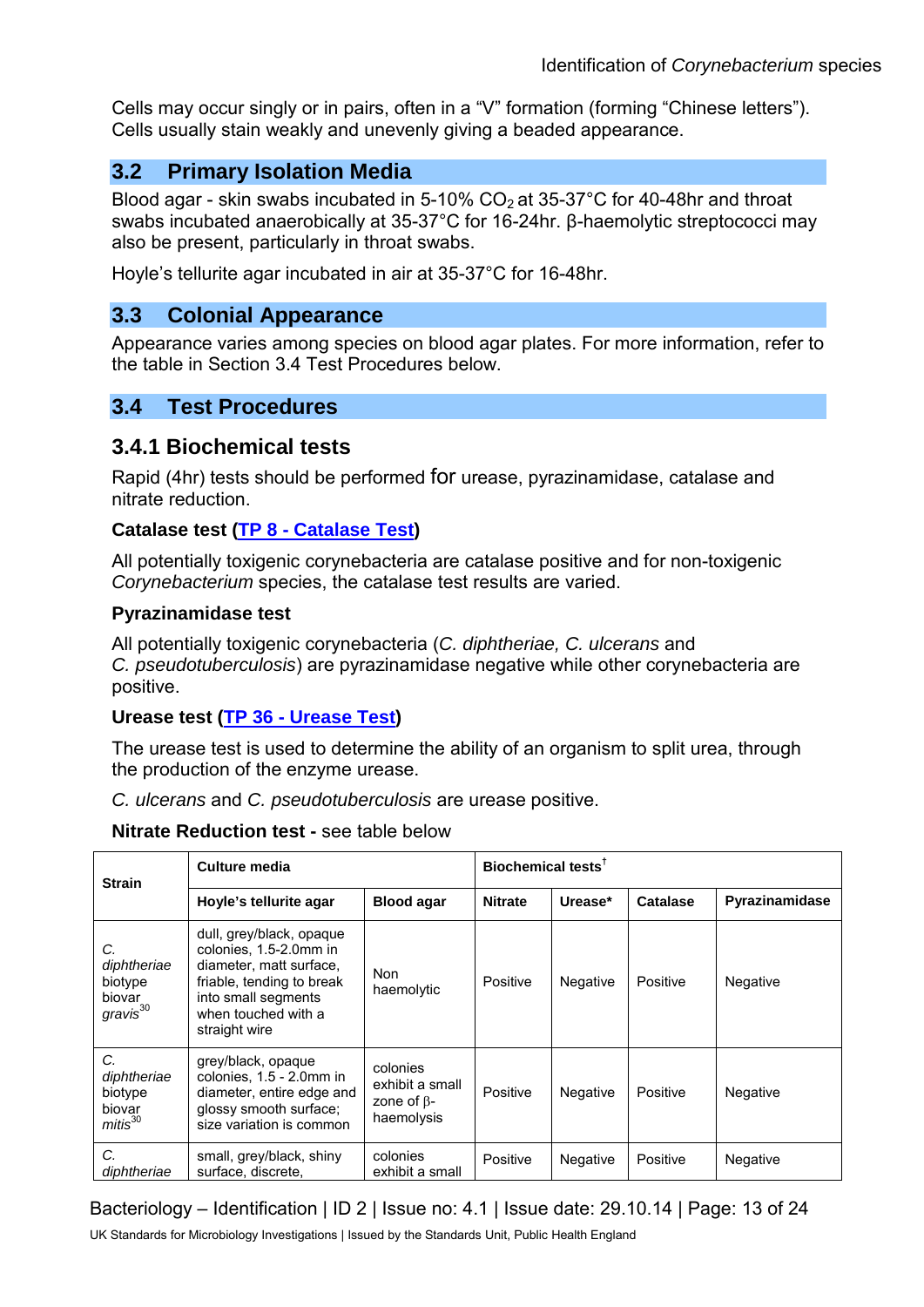| biotype<br>biovar<br><i>intermedius</i><br>30                    | translucent colonies, 0.5-<br>1.0mm in diameter                                                                                 | zone of $\beta$ -<br>haemolysis                                                |                       |          |          |          |
|------------------------------------------------------------------|---------------------------------------------------------------------------------------------------------------------------------|--------------------------------------------------------------------------------|-----------------------|----------|----------|----------|
| C.<br>diphtheriae<br>biotype<br>biovar<br>belfanti <sup>30</sup> | grey/black, opaque<br>colonies, 1.5-2.0mm in<br>diameter, entire edge and<br>glossy smooth surface;<br>size variation is common | colonies<br>exhibit a small<br>zone of $\beta$ -<br>haemolysis                 | Negative              | Negative | Positive | Negative |
| C.<br>ulcerans <sup>30</sup>                                     | grey/black, very dry<br>opaque colonies                                                                                         | colonies<br>exhibit a small<br>zone of $\beta$ -<br>haemolysis                 | Negative              | Positive | Positive | Negative |
| C. pseudo-<br>tuberculosis<br>1,6,31                             | grey/black, very dry<br>opaque colonies                                                                                         | colonies<br>exhibit a small<br>zone of $\beta$ -<br>haemolysis                 | Positive/<br>Negative | Positive | Positive | Negative |
| С.<br>striatum $1,2,31$                                          | grey/black, colonies                                                                                                            | Non-<br>haemolytic<br>white moist<br>smooth<br>colonies ><br>2mm after<br>24hr | Positive/<br>Negative | Negative | Positive | Positive |
| C. jeikeium                                                      | grey/black, colonies                                                                                                            | <b>Non</b><br>haemolytic<br>grey/white low<br>convex<br>colonies               | Negative              | Negative | Positive | Positive |

† Refer t[o TP 36 - Urease Test](https://www.gov.uk/government/collections/standards-for-microbiology-investigations-smi#test-procedures) 

\*If results of these 4hr tests indicate *Corynebacterium* species, immediately inform medical microbiologist and refer isolate to the Reference Laboratory. *C. xerosis* can be used as a positive control for this test.

If these preliminary tests do not indicate *Corynebacterium* species then consider further identification tests if clinically indicated.

Result for the nitrate test can be variable for *C. pseudotuberculosis*. This is because it consists of two biovars: biovar *equi* (from horses or cattle) that reduces nitrate and the biovar *ovis* (from sheep or goats) that fails to do so.

Use commercial identification kit and refer isolate to the Reference Laboratory if clinically indicated.

**Note:** Fresh culture of control organism is advisable.

These test results are consistent with taxonomy from widely published systems<sup>1,2,6,30,31</sup>.

It is important that a preliminary identification of possible colonies of *C. diphtheriae* or other potentially toxigenic *Corynebacterium* species is made as rapidly as possible with the use of 4hr tests. The preliminary tests provide an indication of the likely presence or absence of *C. diphtheriae, C. ulcerans* or *C. pseudotuberculosis*. The results should be considered together with the clinical details.

All suspected isolates of *C. diphtheriae* or other potentially toxigenic *Corynebacterium*  species should be sub-cultured to a blood agar plate for purity and to a blood agar slope (preferably) or Loeffler's media (for possible referral to the Reference Laboratory) at the time that the tests are set up.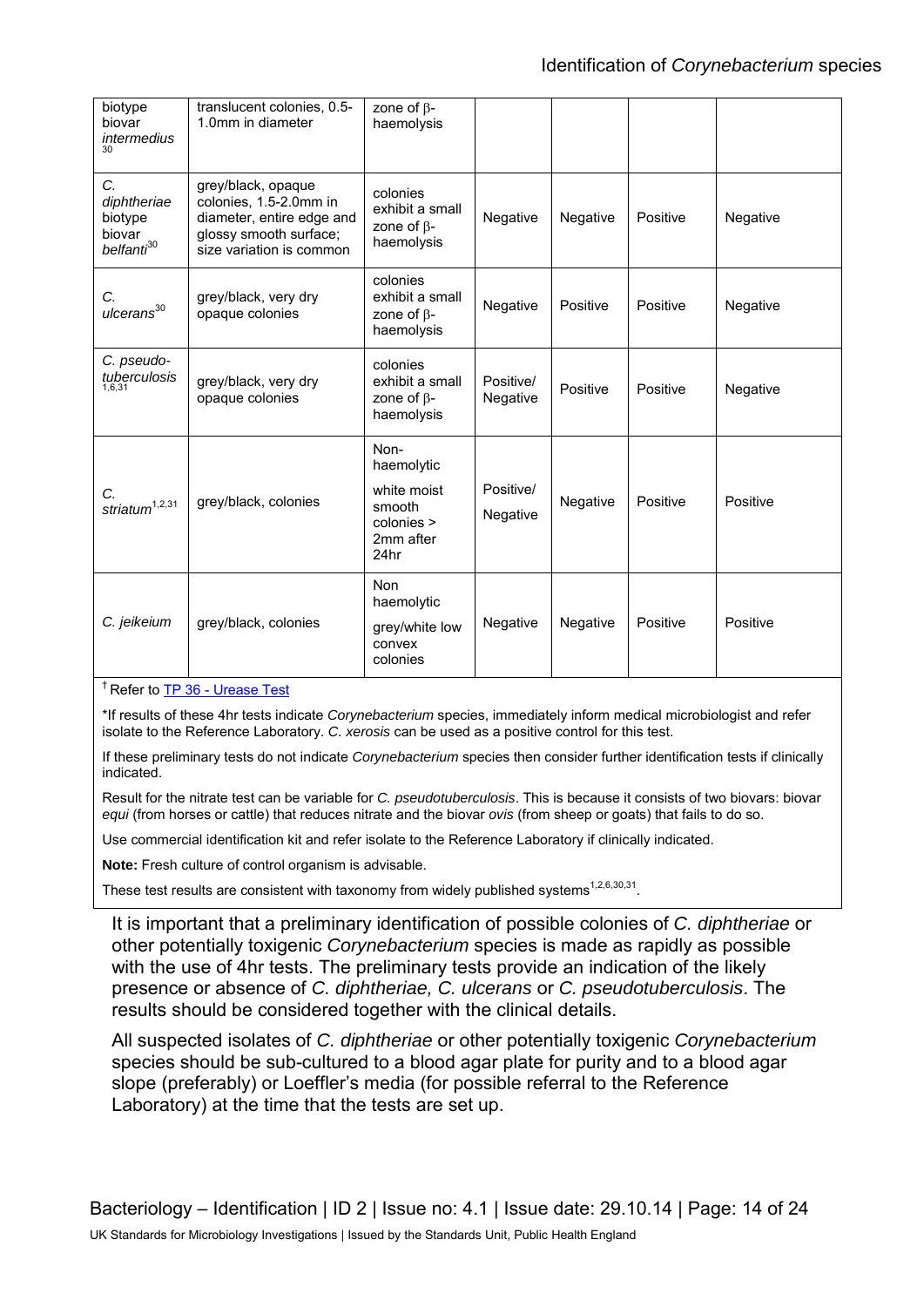### **3.4.2 Commercial Identification Systems**

Laboratories should follow manufacturer's instructions and rapid tests and kits should be validated and be shown to be fit for purpose prior to use.

### **3.4.3 Matrix-Assisted Laser Desorption Ionization– Time of Flight Mass Spectrometry (MALDI-TOF)**

MALDI-TOF MS analysis is a routinely used tool in many microbiology laboratories, whereby proteins liberated from bacteria are ionized and detected by a mass spectrometer (MS), the spectrum is analysed, and its pattern is compared to entries found in a database, giving rise to a degree of match $32$ . This technology is touted as being revolutionary, because it does not require extensive training or expertise in mass spectrometry or chemistry to use. The cost for consumables is described as relatively low per sample, excluding the cost of the MALDI-TOF instrument<sup>4</sup>.

MALDI-TOF MS has been used successfully to identify potentially toxigenic *Corynebacterium* species at the species level in clinical isolates within 15 minutes<sup>33</sup>. Thus, this technology could be used as a rapid screening method helping to decide whether suspicious colonies should be analysed for the presence of the *tox* gene by real-time PCR.

MALDI-TOF can also discriminate *Corynebacterium aurimucosum* from *Corynebacterium minutissimum*, two closely related *Corynebacterium* species previously considered difficult to differentiate<sup>34</sup>.

### **3.4.4 Nucleic Acid Amplification Tests (NAATs)**

PCR is usually considered to be a good method for bacterial detection as it is simple. rapid, sensitive and specific. The basis for PCR diagnostic applications in microbiology is the detection of infectious agents and the discrimination of non-pathogenic from pathogenic strains by virtue of specific genes. However, it does have limitations. Although the 16S rRNA gene is generally targeted for the design of species-specific PCR primers for identification, designing primers is difficult when the sequences of the homologous genes have high similarity.

PCR for *Corynebacterium diphtheriae* is rapid and can be completed within 4hr of receipt of the strain, although toxin production must always be verified by the phenotypic test for toxigenicity<sup>35</sup>. A PCR directed at the A subunit of the diphtheria toxin gene can also be used to detect the *tox* gene, the structural gene for diphtheria toxin, gone can also so assa to astest the tox gone, the characterization toxin, although it does not confirm toxin production<sup>29</sup>. Molecular characterization based on polymerase chain reaction (PCR) of some of the non-toxigenic strains has demonstrated that the bacteria often contain functional *dtxR* proteins, which could potentially produce toxin<sup>36</sup>.

### **3.5 Further Identification**

#### **Rapid Molecular Methods**

A variety of rapid typing methods have been developed for isolates from clinical samples; these include molecular techniques such as Amplified Fragment Length Polymorphism (AFLP), 16S rRNA gene (rDNA) sequence analysis, Multi-locus Sequence typing (MLST) and Whole Genome Sequencing. All of these approaches enable subtyping of unrelated strains, but do so with different accuracy, discriminatory power, and reproducibility.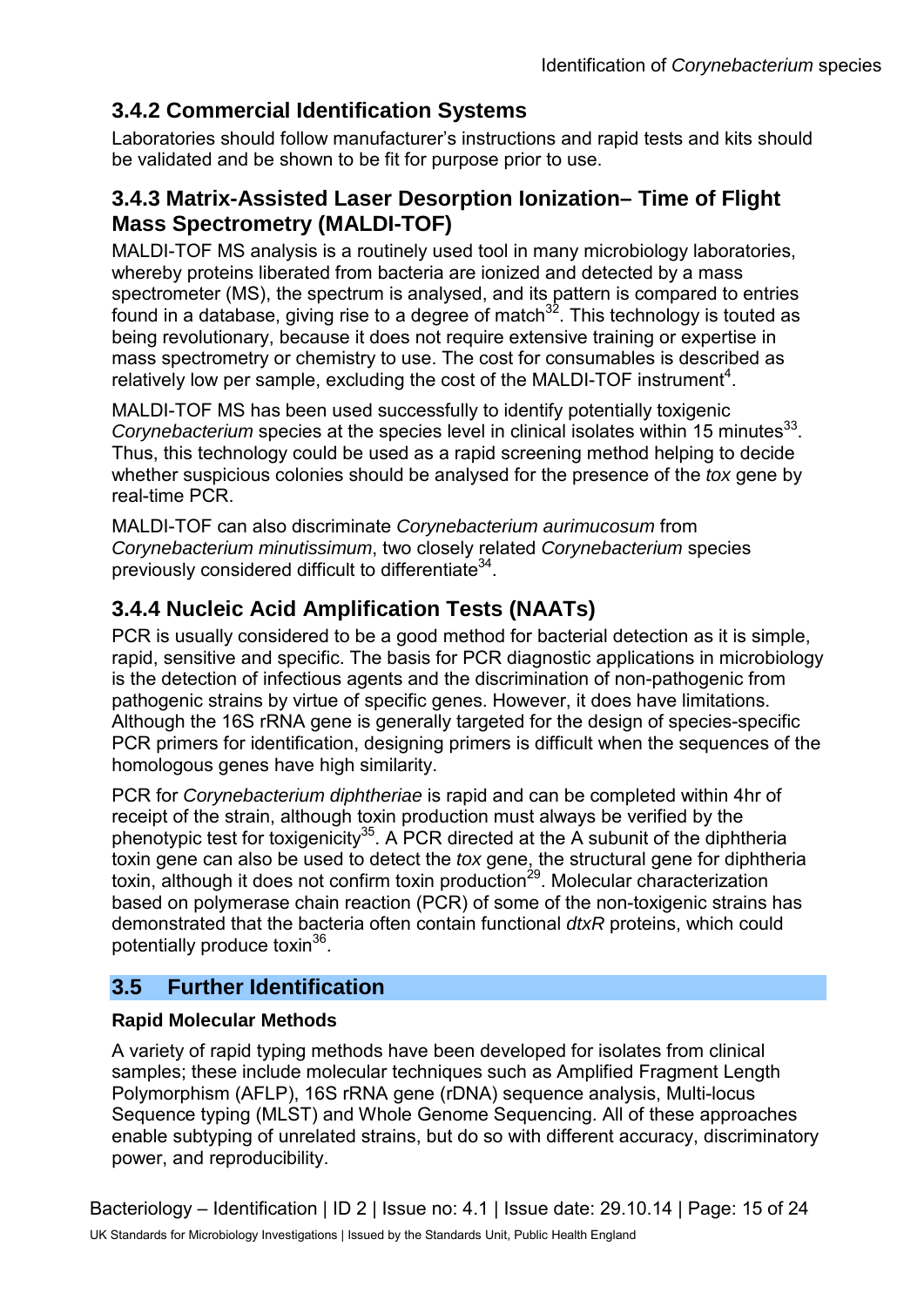However, some of these methods remain accessible to reference laboratories only and are difficult to implement for routine bacterial identification in clinical laboratories.

#### **Whole Genome Sequencing (WGS)**

Whole genome sequencing (also known as full genome sequencing, complete genome sequencing, or entire genome sequencing), is a laboratory process that determines the complete DNA sequence of an organism's genome at a single time. This entails sequencing all of an organism's chromosomal DNA as well as DNA contained in the mitochondria.

A number of *Corynebacterium* species have had complete genomes sequenced<sup>4</sup>. Genome sequences are available in the public database for *C. glutamicum, C. efficiens, C. diphtheriae C. jeikeium, C. pseudotuberculosis* and *C. ulcerans*. This has also aided in the identification of *Corynebacterium* species.

#### **Multi-locus Sequence Typing (MLST)**

MLST measures the DNA sequence variations in a set of housekeeping genes directly and characterizes strains by their unique allelic profiles. The principle of MLST is simple: the technique involves PCR amplification followed by DNA sequencing. Nucleotide differences between strains can be checked at a variable number of genes depending on the degree of discrimination desired. The technique is highly discriminatory, as it detects all the nucleotide polymorphisms within a gene rather than just those non-synonymous changes that alter the electrophoretic mobility of the protein product. One of the advantages of MLST over other molecular typing methods is that sequence data are portable between laboratories and have led to the creation of global databases that allow for exchange of molecular typing data via the internet<sup>37</sup>.

MLST has been used successfully for characterisation of *Corynebacterium diphtheriae* as has been evaluated in various reports and it has also been found to provide a good understanding of the diversity of the pathogen<sup>38-40</sup>.

#### **Amplified Fragment Length Polymorphism (AFLP)**

Amplified Fragment Length Polymorphism is a high-resolution whole genome methodology used as a tool for rapid and cost-effective analysis of genetic diversity within bacterial genomes. It is useful for a broad range of applications such as identification and subtyping of microorganisms from clinical samples, for identification of outbreak genotypes, for studies of micro and macro-variation, and for population genetics<sup>41,42</sup>

Amplified Fragment Length Polymorphism (AFLP), a gel-based method can also be used for further identification and has been successful in the discrimination and differentiation of *C. diphtheriae* isolates. This has been evaluated as a quicker, more affordable method to ribotyping (which is the current gold standard for typing of *C. diphtheriae*. This method is more adaptable especially in laboratories that have limited funding and equipment $43,44$ .

#### **16S rRNA gene (rDNA) sequence analysis**

A genotypic identification method, 16S rRNA gene sequencing is used for phylogenetic studies and has subsequently been found to be capable of re-classifying bacteria into completely new species, or even genera. It has also been used to describe new species that have never been successfully cultured.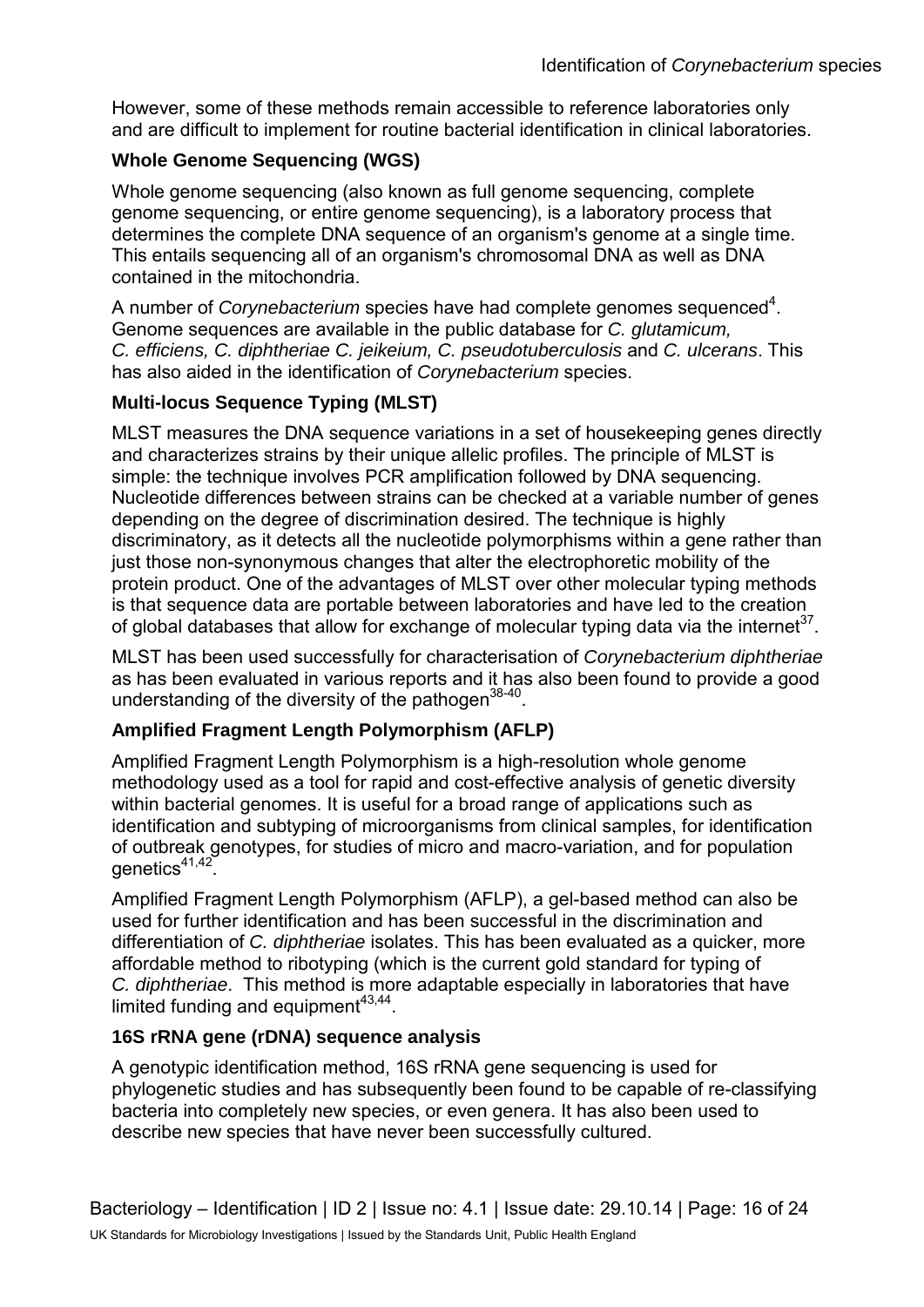The use of molecular genetic methods such as 16S rRNA gene (rDNA) sequence analysis has facilitated a much tighter circumscription of the genus *Corynebacterium*, and the availability of comparative 16S rRNA gene sequence data with improved phenotypic data has resulted in much improved and more reliable species identification; however, *rpoB* gene sequences are used as they are more polymorphic than the 16S rDNA and can ensure reliable phylogenetic studies  $34,45$ . The only drawback with using the *rpoB* gene sequencing is that it is a time-consuming process which requires training staff to a competent level $^{33}$ .

#### **3.6 Storage and Referral**

Refer the presumptive *C. diphtheriae, C. ulcerans* or *C. pseudotuberculosis* isolate on a Loeffler or blood agar slope immediately to the Reference Laboratory.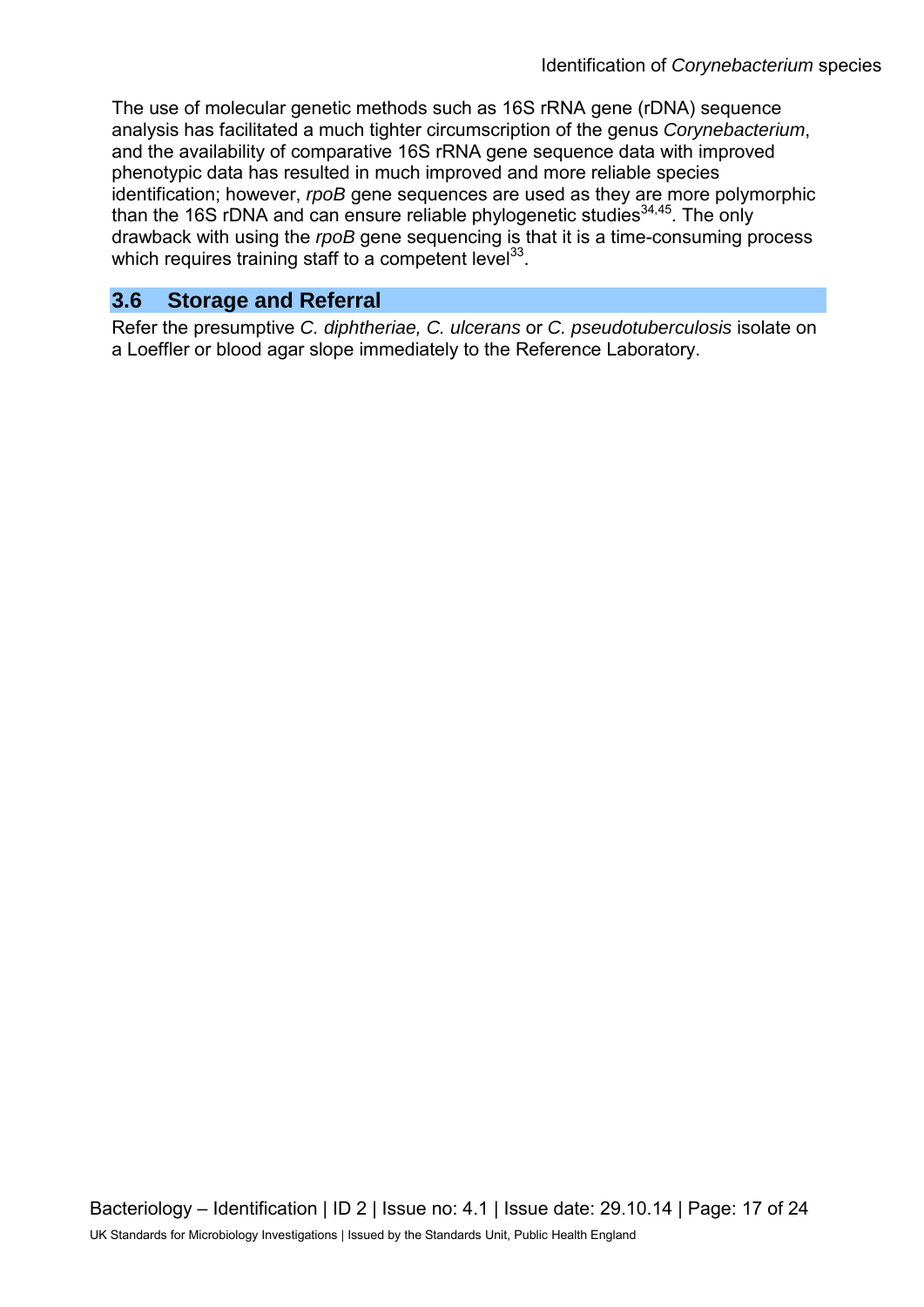## **4 Identification of** *Corynebacterium* **species**



#### Bacteriology – Identification | ID 2 | Issue no: 4.1 | Issue date: 29.10.14 | Page: 18 of 24

UK Standards for Microbiology Investigations | Issued by the Standards Unit, Public Health England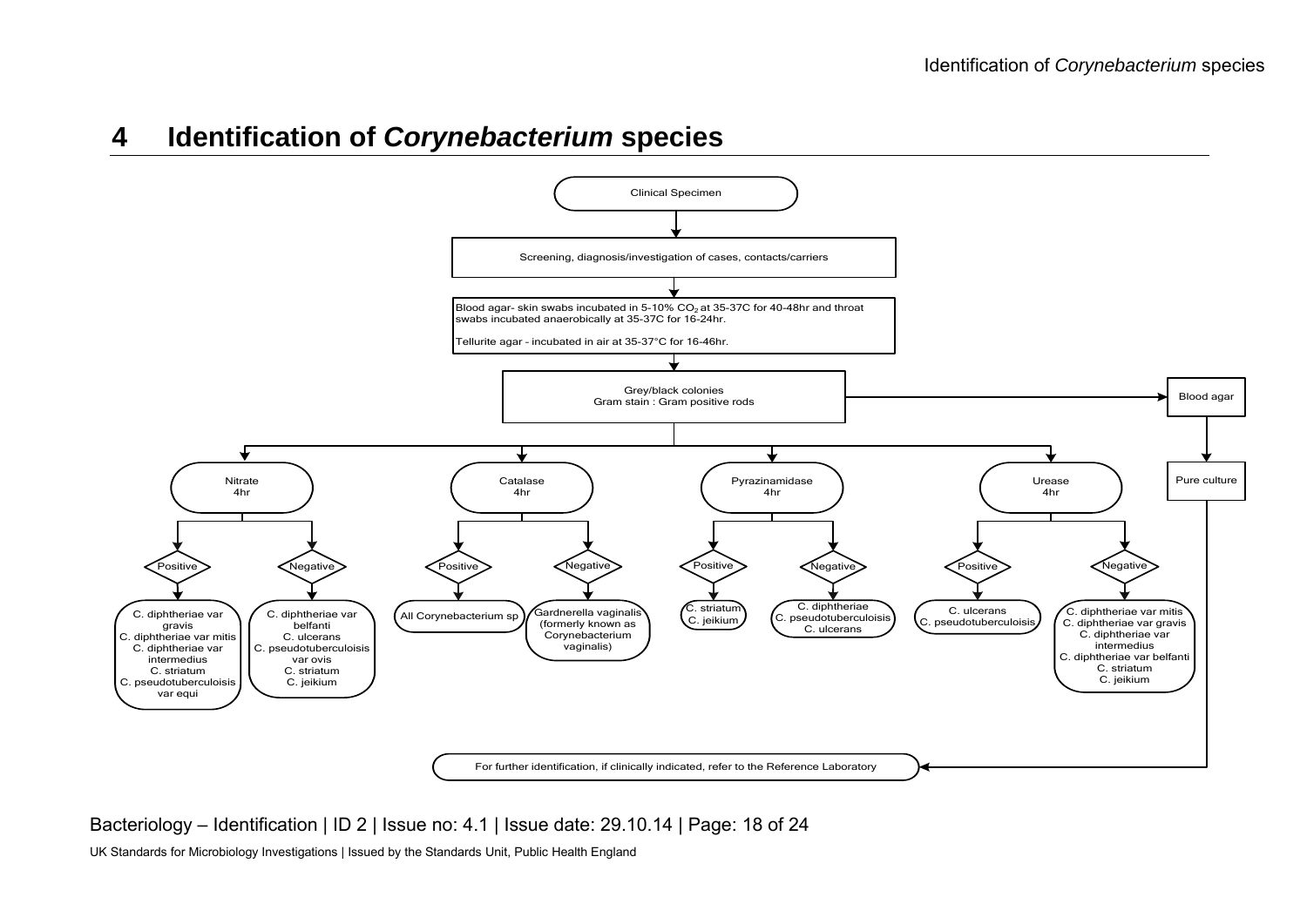# **5 Reporting**

#### **5.1 Presumptive Identification**

Presumptive identification may be made if appropriate growth characteristics, colonial appearance, Gram stain of the culture, 4hr test results and rapid methods are demonstrated.

### **5.2 Confirmation of Identification**

Confirmation of identification and toxigenicity are undertaken only by the Respiratory and Vaccine Preventable Bacteria Reference Unit (RVPBRU) PHE Colindale.

### **5.3 Medical Microbiologist**

Inform the medical microbiologist of presumptive and confirmed *C. diphtheriae, C. ulcerans* or *C. pseudotuberculosis* species. The medical microbiologist should also be informed if the request bears relevant information eg:

- Suspected case of contact with diphtheria or foreign travel
- Membranous/Pseudomembranous tonsillitis
- Ulcerating skin lesions acquired overseas. The medical microbiologist should be aware of possible factors from overseas protocols that could influence results
- Any of the above, with neurological or cardiological manifestations
- History of farming or veterinary work
- Any foreign travel to a high risk area, particularly Indian subcontinent, South-East Asia, Africa, South America, former Soviet States and Eastern Europe

For presumptive and confirmed non-toxigenic *Corynebacterium* species the medical microbiologist should be informed when the request bears relevant information eg:

- Cases of suspected endocarditis associated with appropriate specimen
- Infection of indwelling medical devices (prosthetic valves, pacemakers, peritoneal and vascular catheters, CSF shunts)
- History of substance abuse, alcoholism, immunodeficiency or other serious underlying disorder such as cancer, or patients receiving treatment for cancer, inducing neutropenia and/or mucositis

Follow local protocols for reporting to the clinician.

### **5.4 CCDC**

Refer to local Memorandum of Understanding.

### **5.5 Public Health England<sup>46</sup>**

Refer to current guidelines on CIDSC and COSURV reporting.

As diphtheria is a notifiable disease in the UK, for public health management of cases, contacts and outbreaks, all suspected cases should be notified immediately to the local Public Health England Centres.

Bacteriology – Identification | ID 2 | Issue no: 4.1 | Issue date: 29.10.14 | Page: 19 of 24 UK Standards for Microbiology Investigations | Issued by the Standards Unit, Public Health England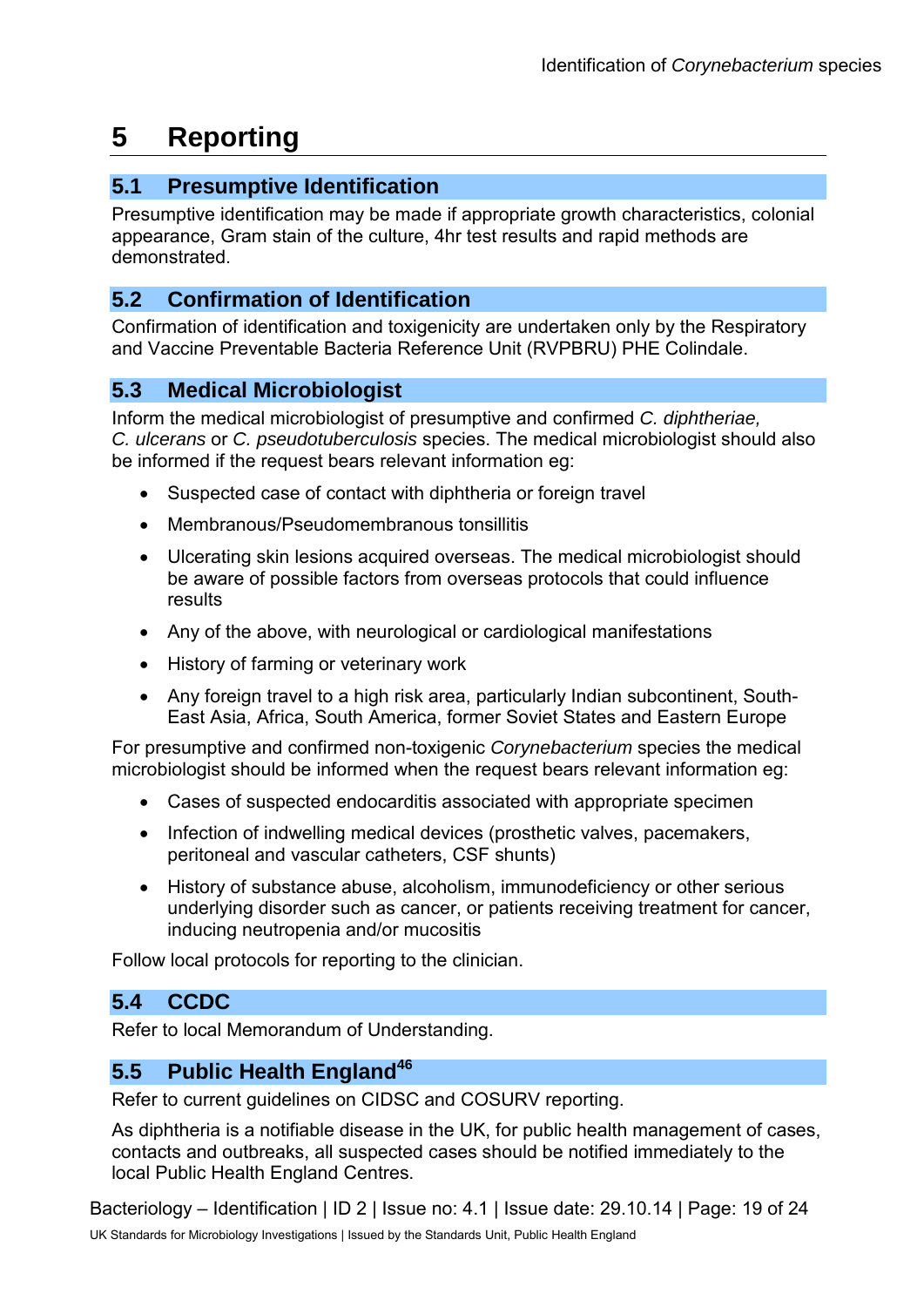All clinically significant isolates should be notified by the diagnostic laboratories to ensure urgent initiation of proper procedures and all such isolates should be referred to the national reference laboratory for toxigenicity testing.

#### **5.6 Infection Prevention and Control Teams**

Inform the infection prevention and control team of presumptive and confirmed isolates of *C. diphtheriae* according to local protocols.

## **6 Referrals**

#### **6.1 Reference Laboratory**

Contact appropriate devolved nation reference laboratory for information on the tests available, turnaround times, transport procedure and any other requirements for sample submission:

#### **Potentially toxigenic corynebacteria (***C. diphtheriae, C. ulcerans, C. pseudotuberculosis***)**

Streptococcus and Diphtheria Reference Section WHO Global Collaborating Centre for Streptococcal and Diphtheria Infections Respiratory and Vaccine Preventable Bacteria Reference Unit Microbiology Services Public Health England 61 Colindale Avenue London NW9 5EQ

<https://www.gov.uk/rvpbru-reference-and-diagnostic-services>

#### **Other** *Corynebacterium* **species**

Antimicrobial Resistance and Healthcare Associated Infections Reference Unit (AMRHAI) Microbiology Services Public Health England 61 Colindale Avenue London NW9 5EQ <https://www.gov.uk/amrhai-reference-unit-reference-and-diagnostic-services>

Contact PHE's main switchboard: Tel. +44 (0) 20 8200 4400

England and Wales

[https://www.gov.uk/specialist-and-reference-microbiology-laboratory-tests-and](https://www.gov.uk/specialist-and-reference-microbiology-laboratory-tests-and-services)[services](https://www.gov.uk/specialist-and-reference-microbiology-laboratory-tests-and-services) 

**Scotland** 

<http://www.hps.scot.nhs.uk/reflab/index.aspx>

Northern Ireland

<http://www.belfasttrust.hscni.net/Laboratory-MortuaryServices.htm>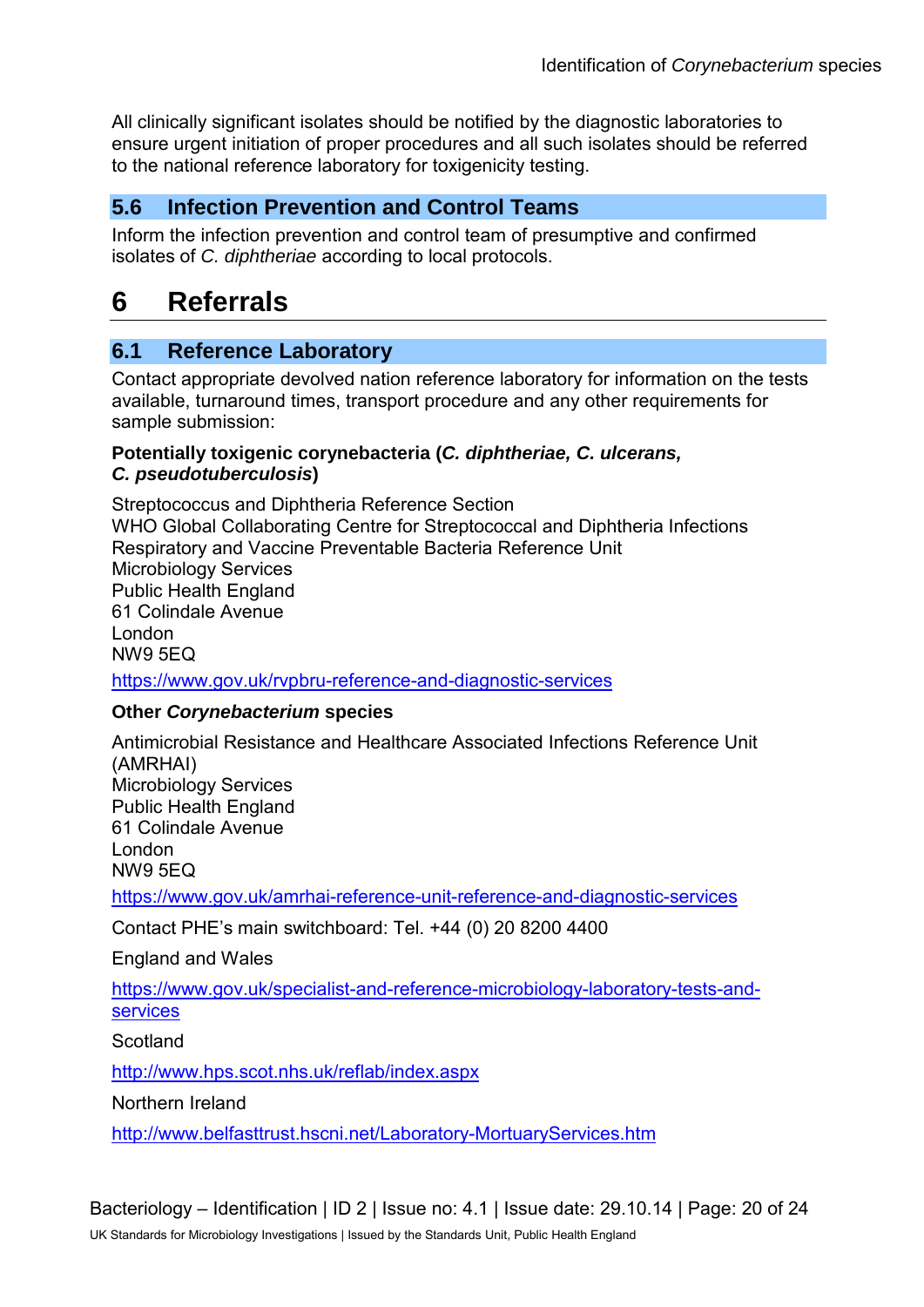# **7 Notification to PHE46,47 or Equivalent in the Devolved Administrations48-51**

The Health Protection (Notification) regulations 2010 require diagnostic laboratories to notify Public Health England (PHE) when they identify the causative agents that are listed in Schedule 2 of the Regulations. Notifications must be provided in writing, on paper or electronically, within seven days. Urgent cases should be notified orally and as soon as possible, recommended within 24 hours. These should be followed up by written notification within seven days.

For the purposes of the Notification Regulations, the recipient of laboratory notifications is the local PHE Health Protection Team. If a case has already been notified by a registered medical practitioner, the diagnostic laboratory is still required to notify the case if they identify any evidence of an infection caused by a notifiable causative agent.

Notification under the Health Protection (Notification) Regulations 2010 does not replace voluntary reporting to PHE. The vast majority of NHS laboratories voluntarily report a wide range of laboratory diagnoses of causative agents to PHE and many PHE Health protection Teams have agreements with local laboratories for urgent reporting of some infections. This should continue.

**Note:** The Health Protection Legislation Guidance (2010) includes reporting of Human Immunodeficiency Virus (HIV) & Sexually Transmitted Infections (STIs), Healthcare Associated Infections (HCAIs) and Creutzfeldt–Jakob disease (CJD) under 'Notification Duties of Registered Medical Practitioners': it is not noted under 'Notification Duties of Diagnostic Laboratories'.

[https://www.gov.uk/government/organisations/public-health-england/about/our](https://www.gov.uk/government/organisations/public-health-england/about/our-governance#health-protection-regulations-2010)[governance#health-protection-regulations-2010](https://www.gov.uk/government/organisations/public-health-england/about/our-governance#health-protection-regulations-2010) 

Other arrangements exist in [Scotland](http://www.scotland.gov.uk/Topics/Health/Policy/Public-Health-Act/Implementation/Guidance/Guidance-Part2)<sup>48,49</sup>, Wales<sup>50</sup> and [Northern Ireland](http://www.publichealth.hscni.net/directorate-public-health/health-protection)<sup>51</sup>.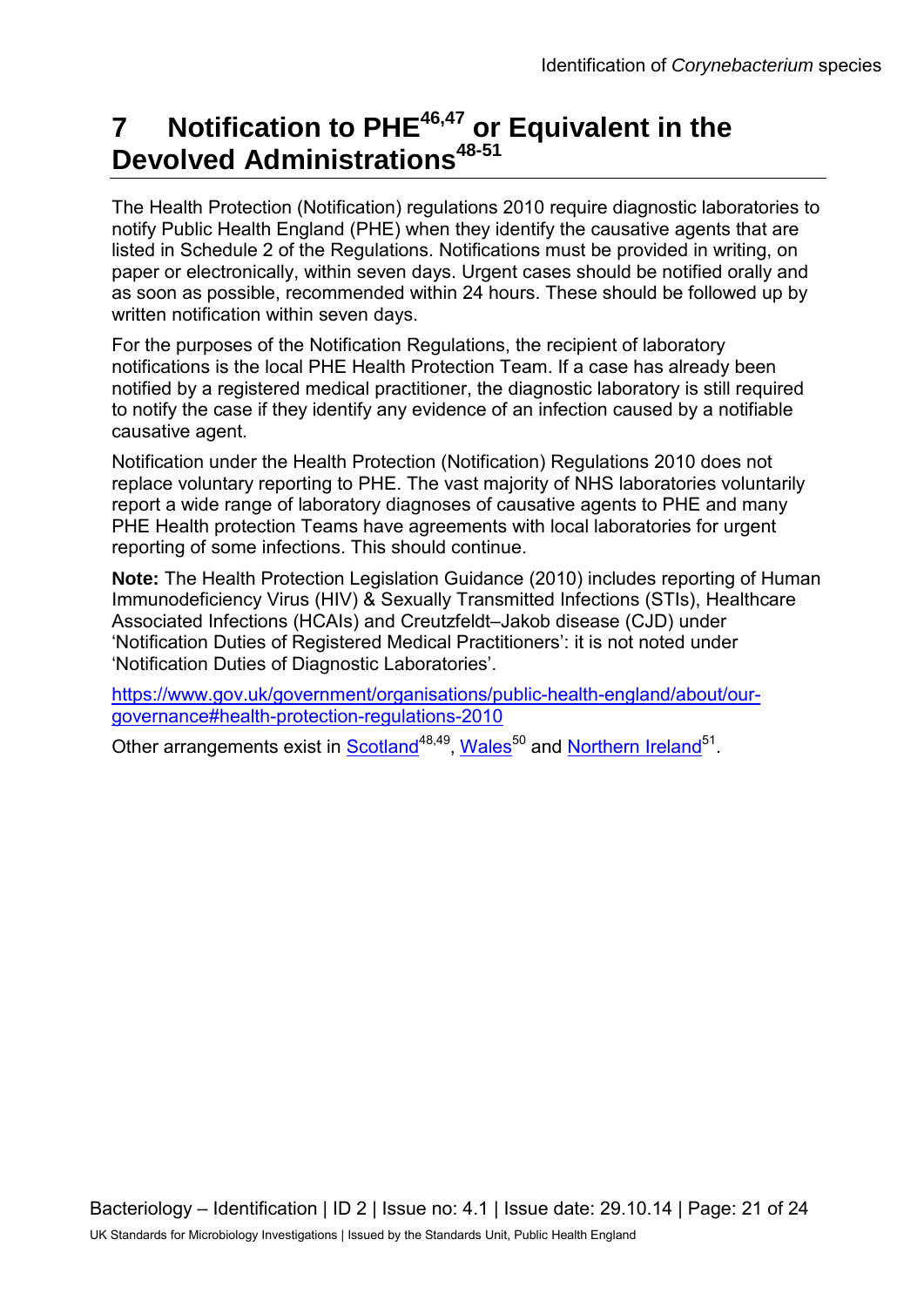# **References**

- 1. Funke G, von Graevenitz A, Clarridge JE, III, Bernard KA. Clinical microbiology of coryneform bacteria. Clin Microbiol Rev 1997;10:125-59.
- 2. Clarridge JE, Weissfeld AS. Corynebacterial Infections. In: Wentworth BB, editor. Diagnostic Procedures for Bacterial Infections. 7th ed. Washington DC: American Public Health Association; 1987. p. 213-32.
- 3. Euzeby,JP. List of Prokaryotic names with Standing in Nomenclature Genus *Corynebacterium*. 2013.
- 4. Bernard K. The genus corynebacterium and other medically relevant coryneform-like bacteria. J Clin Microbiol 2012;50:3152-8.
- 5. Ryan KJ. Corynebacterium, Listeria, and Bacillus. In: Ryan KJRCG, editor. Sherris Medical Microbiology: An Introduction to Infectious Diseases. 4 ed. USA: MCGraw Hill: 2004. p. 297-308.
- 6. Coyle MB, Lipsky BA. Coryneform bacteria in infectious diseases: clinical and laboratory aspects. Clin Microbiol Rev 1990;3:227-46.
- 7. Efstratiou A, George RC. Laboratory guidelines for the diagnosis of infections caused by Corynebacterium diphtheriae and C. ulcerans. World Health Organization. Commun Dis Public Health 1999;2:250-7.
- 8. Koneman EW, Allen SD, Janda WM, et al. The Aerobic Gram- Positive Bacilli. Color Atlas and Textbook of Diagnostic Microbiology. 5th ed. Philadelphia: Lippincott Williams and Wikins; 1997. p. 651-708.
- 9. European Parliament. UK Standards for Microbiology Investigations (SMIs) use the term "CE marked leak proof container" to describe containers bearing the CE marking used for the collection and transport of clinical specimens. The requirements for specimen containers are given in the EU in vitro Diagnostic Medical Devices Directive (98/79/EC Annex 1 B 2.1) which states: "The design must allow easy handling and, where necessary, reduce as far as possible contamination of, and leakage from, the device during use and, in the case of specimen receptacles, the risk of contamination of the specimen. The manufacturing processes must be appropriate for these purposes".
- 10. Official Journal of the European Communities. Directive 98/79/EC of the European Parliament and of the Council of 27 October 1998 on *in vitro* diagnostic medical devices. 7-12-1998. p. 1-37.
- 11. Health and Safety Executive. Safe use of pneumatic air tube transport systems for pathology specimens. 9/99.
- 12. Department for transport. Transport of Infectious Substances, 2011 Revision 5. 2011.
- 13. World Health Organization. Guidance on regulations for the Transport of Infectious Substances 2013-2014. 2012.
- 14. Home Office. Anti-terrorism, Crime and Security Act. 2001 (as amended).
- 15. Advisory Committee on Dangerous Pathogens. The Approved List of Biological Agents. Health and Safety Executive. 2013. p. 1-32
- 16. Advisory Committee on Dangerous Pathogens. Infections at work: Controlling the risks. Her Majesty's Stationery Office. 2003.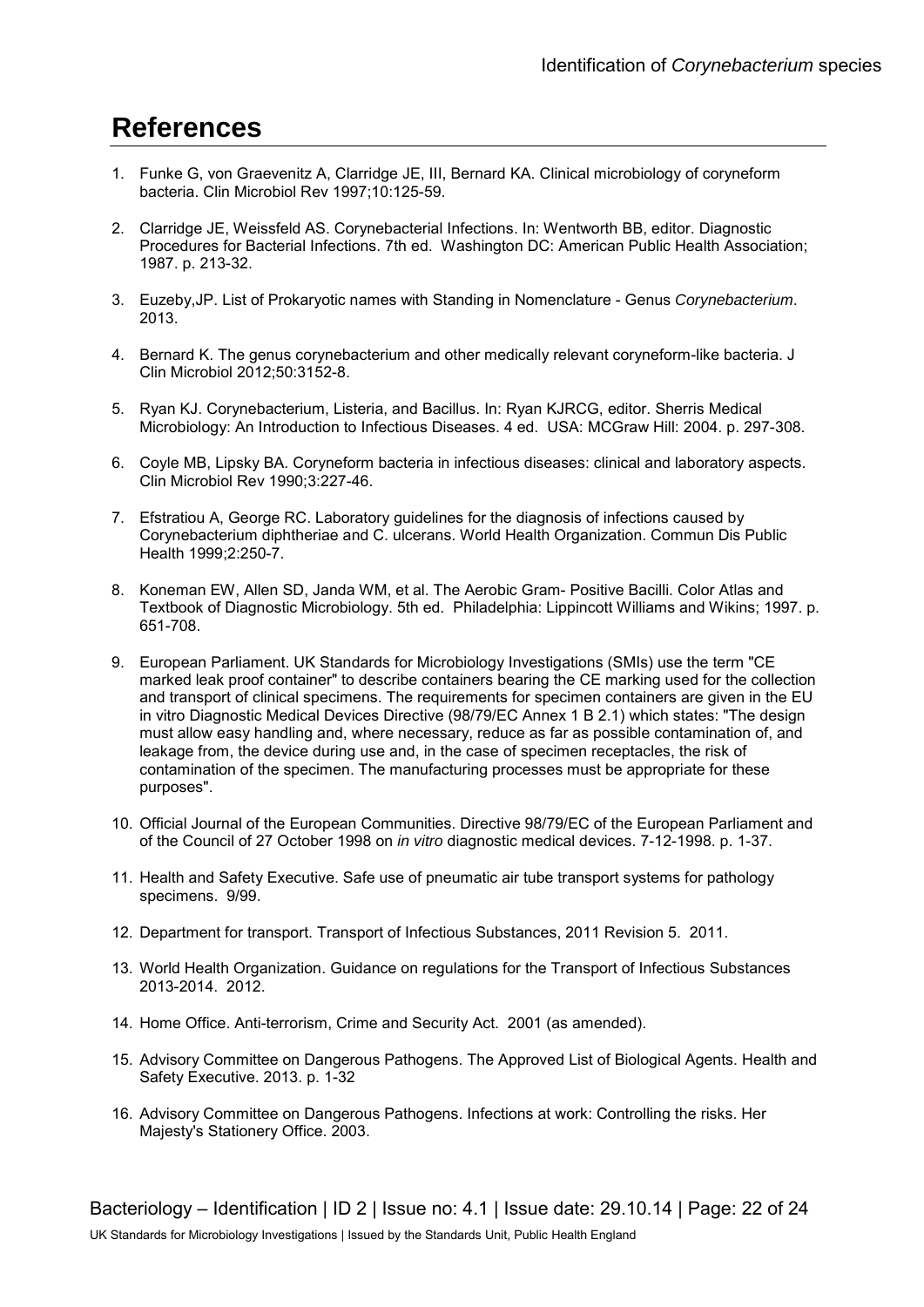- 17. Advisory Committee on Dangerous Pathogens. Biological agents: Managing the risks in laboratories and healthcare premises. Health and Safety Executive. 2005.
- 18. Advisory Committee on Dangerous Pathogens. Biological Agents: Managing the Risks in Laboratories and Healthcare Premises. Appendix 1.2 Transport of Infectious Substances - Revision. Health and Safety Executive. 2008.
- 19. Centers for Disease Control and Prevention. Guidelines for Safe Work Practices in Human and Animal Medical Diagnostic Laboratories. MMWR Surveill Summ 2012;61:1-102.
- 20. Health and Safety Executive. Control of Substances Hazardous to Health Regulations. The Control of Substances Hazardous to Health Regulations 2002. 5th ed. HSE Books; 2002.
- 21. Health and Safety Executive. Five Steps to Risk Assessment: A Step by Step Guide to a Safer and Healthier Workplace. HSE Books. 2002.
- 22. Health and Safety Executive. A Guide to Risk Assessment Requirements: Common Provisions in Health and Safety Law. HSE Books. 2002.
- 23. Health Services Advisory Committee. Safe Working and the Prevention of Infection in Clinical Laboratories and Similar Facilities. HSE Books. 2003.
- 24. British Standards Institution (BSI). BS EN12469 Biotechnology performance criteria for microbiological safety cabinets. 2000.
- 25. British Standards Institution (BSI). BS 5726:2005 Microbiological safety cabinets. Information to be supplied by the purchaser and to the vendor and to the installer, and siting and use of cabinets. Recommendations and guidance. 24-3-2005. p. 1-14
- 26. Anon. Throat infection with toxigenic Corynebacterium diphtheriae acquired in a laboratory. Commun Dis Rep CDR Wkly 1998;8:57-60.
- 27. Thilo W, Kiehl W, Geiss HK. A case report of laboratory-acquired diphtheria. Euro Surveill 1997;2:67-8.
- 28. Salisbury D, Ramsay M, Noakes K, editors. Immunisation against infectious disease 2006 The Green Book. Updated 04 November 2013. 3rd ed. Great Britain: The Stationery Office; 2013. p. 1- 514
- 29. Efstratiou A, Engler KH, Mazurova IK, Glushkevich T, Vuopio-Varkila J, Popovic T. Current approaches to the laboratory diagnosis of diphtheria. J Infect Dis 2000;181 Suppl 1:S138-S145.
- 30. Efstratiou A, George RC. Microbiology and epidemiology of diphtheria. Rev Med Microbiol 1996;7:31-42.
- 31. Characters of Gram -positive Bacteria. In: Barrow GI, Feltham RKA, editors. Cowan and Steel's Manual for the Identification of Medical Bacteria. 3rd ed. Cambridge: Cambridge University Press; 1993. p. 70-2.
- 32. Vila J, Juiz P, Salas C, Almela M, de la Fuente CG, Zboromyrska Y, et al. Identification of clinically relevant Corynebacterium spp., Arcanobacterium haemolyticum, and Rhodococcus equi by matrixassisted laser desorption ionization-time of flight mass spectrometry. J Clin Microbiol 2012;50:1745- 7.
- 33. Konrad R, Berger A, Huber I, Boschert V, Hormansdorfer S, Busch U, et al. Matrix-assisted laser desorption/ionisation time-of-flight (MALDI-TOF) mass spectrometry as a tool for rapid diagnosis of potentially toxigenic Corynebacterium species in the laboratory management of diphtheriaassociated bacteria. Euro Surveill 2010;15.